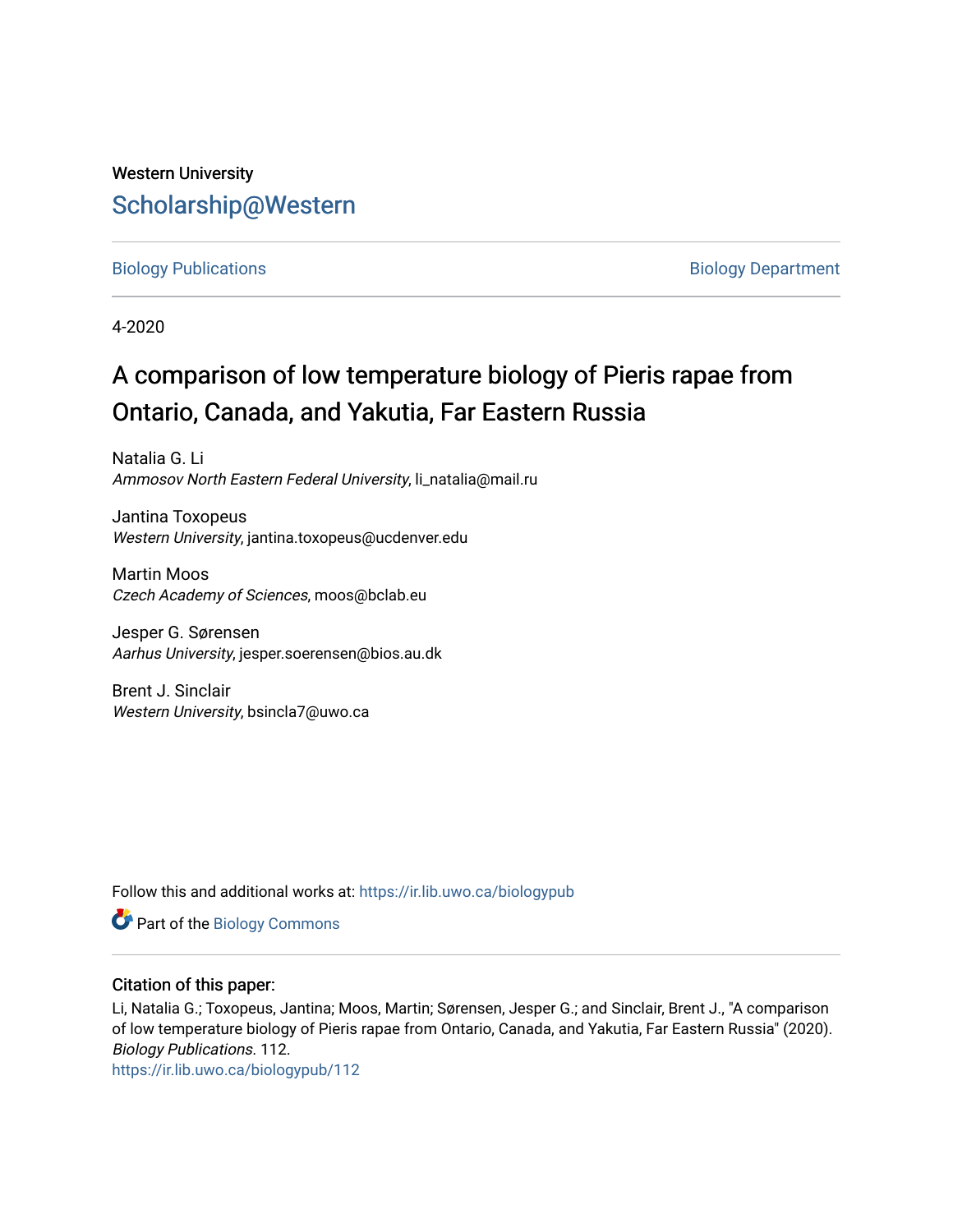| $\mathbf{1}$   | A comparison of low temperature biology of Pieris rapae from Ontario, Canada, and                                                                                 |
|----------------|-------------------------------------------------------------------------------------------------------------------------------------------------------------------|
| $\overline{2}$ | Yakutia, Far Eastern Russia                                                                                                                                       |
| 3              |                                                                                                                                                                   |
| $\overline{4}$ | Natalia G. Li <sup>a, 1</sup> , Jantina Toxopeus <sup>b, 2,*</sup> , Martin Moos <sup>c</sup> , Jesper G. Sørensen <sup>d</sup> , Brent J. Sinclair <sup>b</sup>  |
| 5              |                                                                                                                                                                   |
| 6<br>$\tau$    | <sup>a</sup> Institute of Medicine, M.K. Ammosov North Eastern Federal University, Kulakovskogo Street<br>36, Yakutsk, Sahka Republic (Yakutia), Russia, 677007   |
| 8<br>9         | <sup>b</sup> Department of Biology, University of Western Ontario, 1151 Richmond St N, London, ON,<br>Canada, N6A 5B7                                             |
| 10<br>11       | <sup>c</sup> Institute of Entomology, Biology Centre, Czech Academy of Sciences, Branišovská 1160/31,<br>České Budějovice, Czech Republic, 370 05                 |
| 12             | <sup>d</sup> Department of Bioscience, Aarhus University, Ny Munkegade 116, Aarhus, Denmark, 8000                                                                 |
| 13<br>14       | <sup>1</sup> Current address: Cryoprotect LLC, Skolkovo Innovative Center, Nobel Street 7, Moscow,<br>Russia, 143026                                              |
| 15<br>16       | <sup>2</sup> Current address: Department of Integrative Biology, University of Colorado, Denver, 1151<br>Arapahoe St, Denver, CO, United States of America, 80204 |
| 17             | <i>*Corresponding author</i>                                                                                                                                      |
| 18             |                                                                                                                                                                   |
| 19             | Emails: NGL, <i>li_natalia@mail.ru</i> ; JT, <i>jantina.toxopeus@ucdenver.edu</i> ; MM, <i>moos@bclab.eu</i> ;                                                    |
| 20             | JGS, jesper.soerensen@bios.au.dk; BJS, bsincla7@uwo.ca                                                                                                            |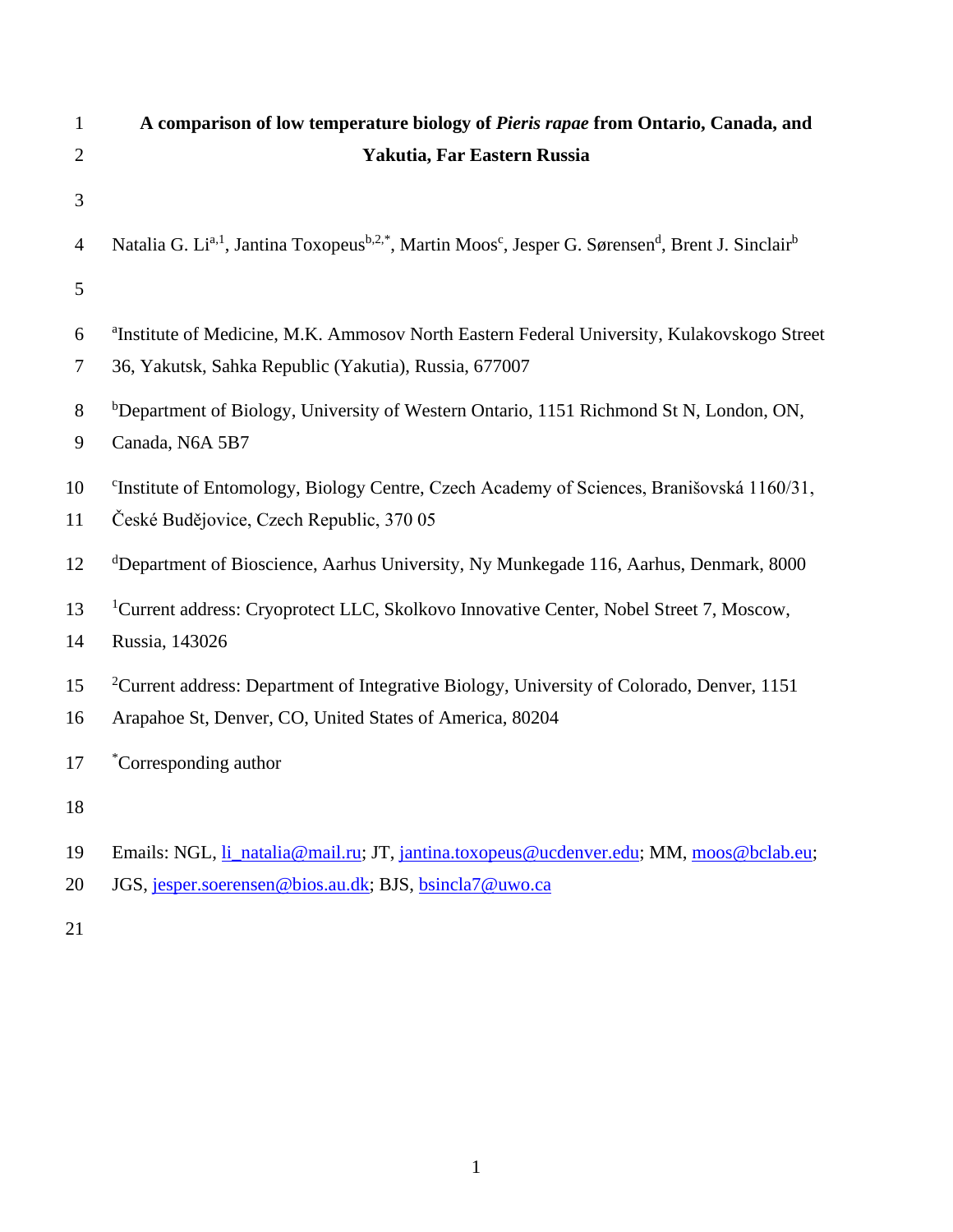#### **Abstract**

 Low temperatures limit the distribution and abundance of ectotherms. However, many insects can survive low temperatures by employing one of two cold tolerance strategies: freeze avoidance or freeze tolerance. Very few species can employ both strategies, but those that do provide a rare opportunity to study the mechanisms that differentiate freeze tolerance and freeze avoidance. We showed that overwintering pupae of the cabbage white butterfly *Pieris rapae* can be freeze tolerant or freeze avoidant. A population of *P. rapae* in northeastern Russia (Yakutsk) froze at c. -9.3 °C and were freeze-tolerant in 2002-2003 when overwintered outside. However, *P. rapae* from both Yakutsk and southern Canada (London) acclimated to milder laboratory conditions in 2014 and 2017 froze at lower temperatures (< -20 °C) and were freeze-avoidant. Summer-collected *P. rapae* larvae (collected in Yakutsk in 2016) were partially freeze-tolerant, and decreased the temperature at which they froze in response to starvation at mild low temperatures (4 °C) and repeated partial freezing events. By comparing similarly-acclimated *P. rapae* pupae from both populations, we identified molecules that may facilitate low temperature tolerance, including the hemolymph ice-binding molecules and several potential low molecular weight cryoprotectants. *Pieris rapae* from Yakutsk exhibited high physiological plasticity, accumulating cryoprotectants and almost doubling their hemolymph osmolality when supercooled to -15 °C for two weeks, while London *P. rapae* population exhibited minimal plasticity. We hypothesize that physiological plasticity is an important adaptation to extreme low temperatures (i.e. in Yakutsk) and may facilitate the transition between freeze avoidance and freeze tolerance.

#### **Key words**

cryoprotectants, freeze tolerance, freeze avoidance, metabolomics, plasticity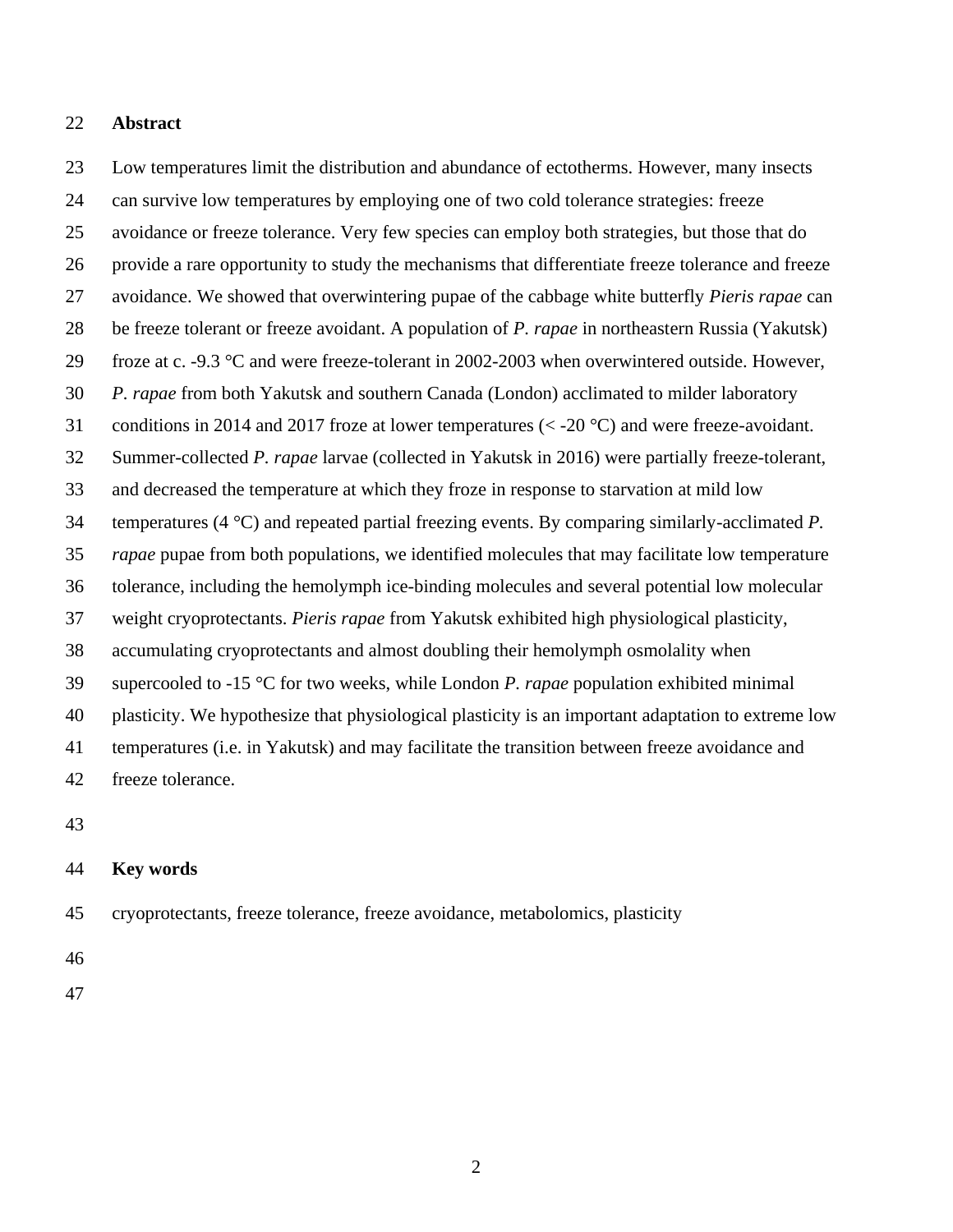## **Graphical Abstract**

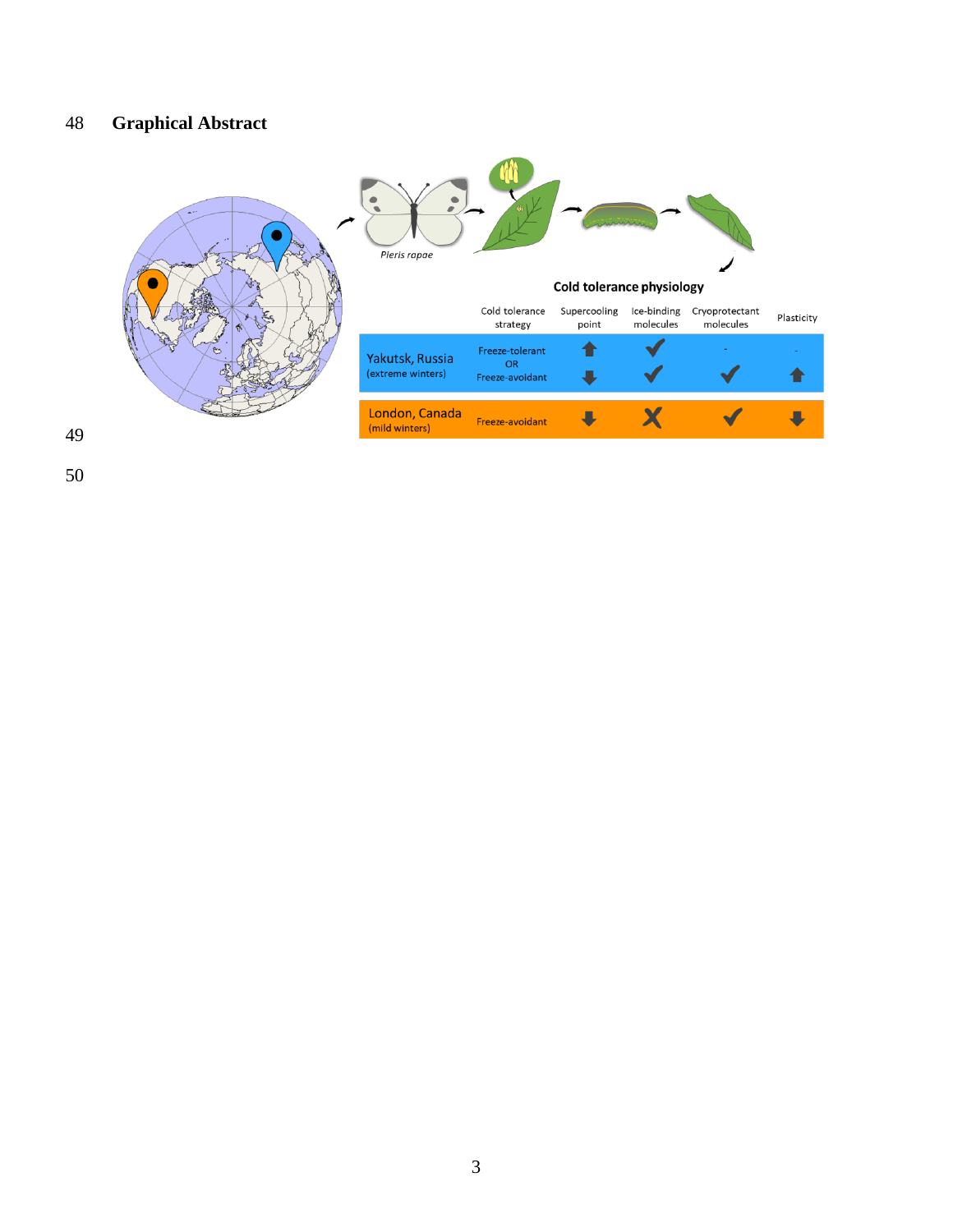#### **1. Introduction**

 Low temperatures limit the distribution and abundance of many organisms, especially ectotherms, whose body temperature usually reflects that of the environment (Clarke, 2017). Most insects are chill-susceptible; they die of chilling injury at temperatures well above the temperature at which ice formation begins (supercooling point, SCP; Salt, 1961; Sinclair et al., 2015). Remarkably, many insects survive subzero temperatures by using one of two major cold tolerance strategies: freeze-tolerant insects survive internal ice formation, while freeze-avoidant insects depress the SCP and survive low temperatures as long as no internal ice forms (Lee, 2010; Sinclair et al., 2015). Both freeze avoidance and freeze tolerance are associated with the accumulation of low molecular weight cryoprotectants (e.g. glycerol) and specialized molecules and proteins that help to initiate and control the formation of ice crystals (freeze tolerance) or prevent ice formation and growth (freeze avoidance) (Lee, 2010). Indeed, we have previously hypothesized that freeze tolerance evolved from freeze avoidance based on this accumulation of similar protective molecules (Toxopeus and Sinclair, 2018). However, it is difficult to compare these two cold tolerance strategies without the confounding effects of phylogeny because we lack sufficient phylogenetic resolution for appropriate among-species comparisons, and within-species variation in cold tolerance strategy appears to be the exception rather than the rule.

 Cold hardiness can vary substantially within a species, both among and within populations and individuals (Sinclair et al., 2012). Differences in thermal tolerance among populations may result from evolved differences (i.e. fixed genetic changes) or phenotypic plasticity (Mitchell et al., 2011; Schou et al., 2017). Plasticity in cold tolerance can be induced by environmental cues through acclimatization (in the field) or acclimation (in the laboratory) over long periods (days to weeks), and over short periods (minute to hours) in the case of rapid cold hardening (RCH). For example, the spring field cricket *Gryllus veletis* is chill-susceptible during the summer but becomes freeze-tolerant in autumn (acclimatization) or when exposed to decreasing photoperiod and fluctuating temperature in the laboratory (acclimation), a shift in cold tolerance associated with a suite of molecular and physiological changes (Toxopeus et al., 2019a, b). In temperate and polar climates, brief exposures to low temperatures, which can increase cold tolerance, are common during autumn and winter (Marshall and Sinclair, 2012a). For example, the freeze-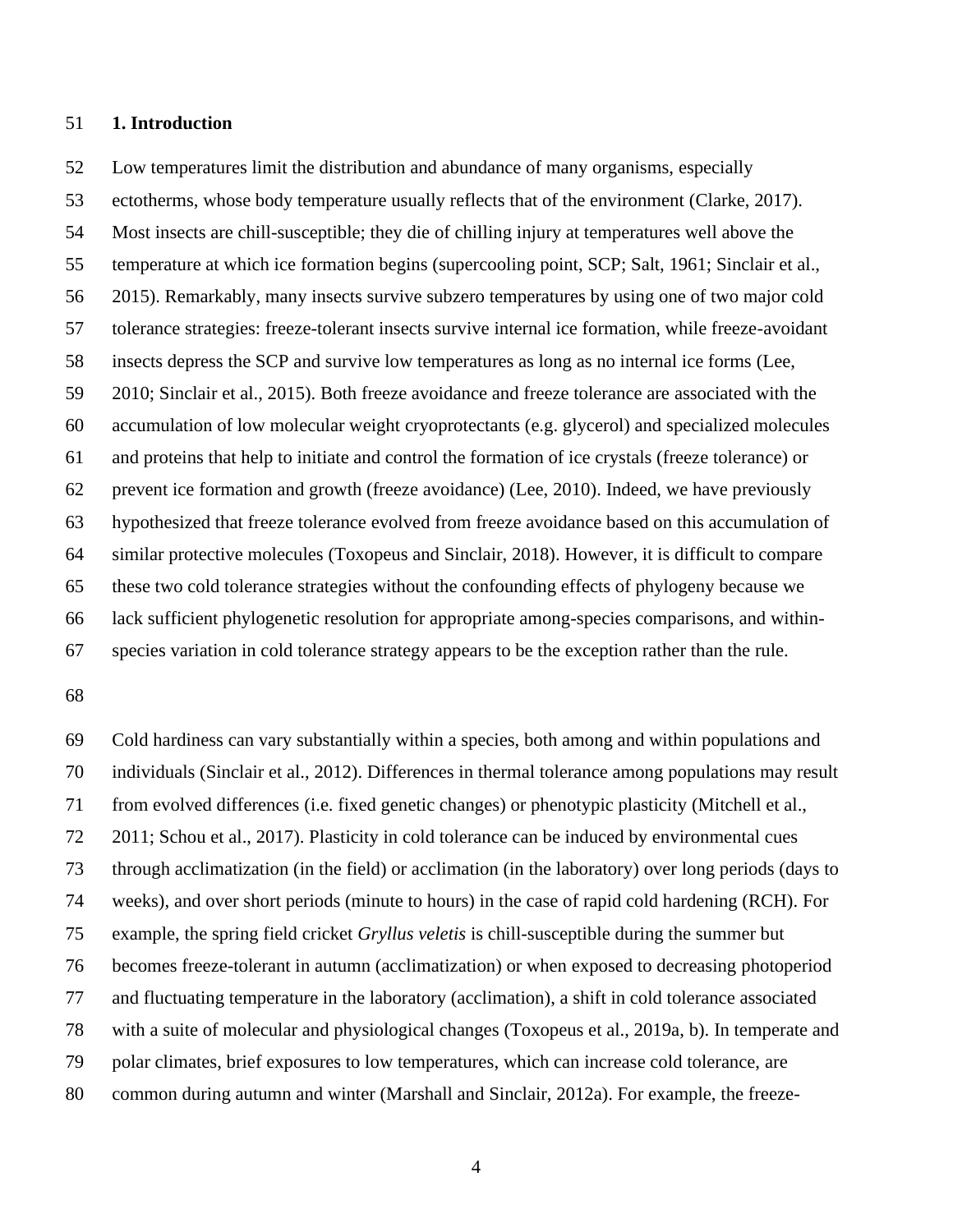tolerant insects *Eurosta solidaginis* (Marshall and Sinclair, 2018) and *Cyphoderris monstrosa* 

(Toxopeus et al., 2016) accumulate additional cryoprotectants after freezing. Cold tolerance can

also vary across development (Jensen et al., 2007); and many insects overwinter in diapause, a

state of developmental arrest associated with accumulation of energy reserves, metabolic rate

depression, and enhanced stress tolerance (Hahn and Denlinger, 2011).

 While inter-individual and inter-population variation in cold tolerance is common, changes in cold tolerance strategy (e.g. switches between freeze tolerance and freeze avoidance) within a species are rare (Addo-Bediako et al., 2000). However, cold tolerance strategy can change over time: overwintering larvae of *Dendroides canadensis* and *Cucujus clavipes* were freeze-tolerant in the late 1970s, and became freeze-avoidant across their entire latitudinal range (35°N to 46°N) in the early 1980s (Kukal and Duman, 1989). Cold tolerance strategy can also change with environment: the linden bug *Pyrrhocoris apterus* and diapausing larvae of the drosophilid *Chymomyza costata* can be freeze avoidant (supercooling to c. -20 °C), but are freeze-tolerant if 95 ice formation is nucleated by external ice at a high sub-zero temperature  $(> -3 \degree C)$  (Rozsypal and Koštál, 2018; Shimada and Riihimaa, 1988). These shifts in cold tolerance strategy can be strongly influenced by environmental cues: *C. costata* acclimated to warm temperatures and long 98 days cannot survive freezing to -32 °C, while their counterparts acclimated to low temperatures and short days can (Koštál et al. 2011). Finally, cold tolerance strategy can vary with geography: overwintering *Acanthocinus aedilis* and *Cossus cossus* appear to survive freezing in the Far East of Russia (Yakutsk) but are freeze-avoidant in northern Europe, where winters are milder (Li, 2016). Thus, natural variation in cold tolerance strategy is perhaps the best opportunity to compare the mechanisms underlying freeze avoidance and freeze tolerance.

The cabbage white butterfly *Pieris rapae* is a potential model to study the mechanisms

underlying variation in cold tolerance and cold tolerance strategy (Li and Osakovskii, 2008).

This cosmopolitan agricultural pest is native to Europe and North Africa, and has colonized sub-

tropical to sub-polar environments across the northern hemisphere (Ryan et al., 2019). *Pieris* 

*rapae* is bi- or tri-voltine across much of its distribution and overwinters as a pupa in facultative

diapause (Richards, 1940). *Pieris rapae* appears to use more than one cold tolerance strategy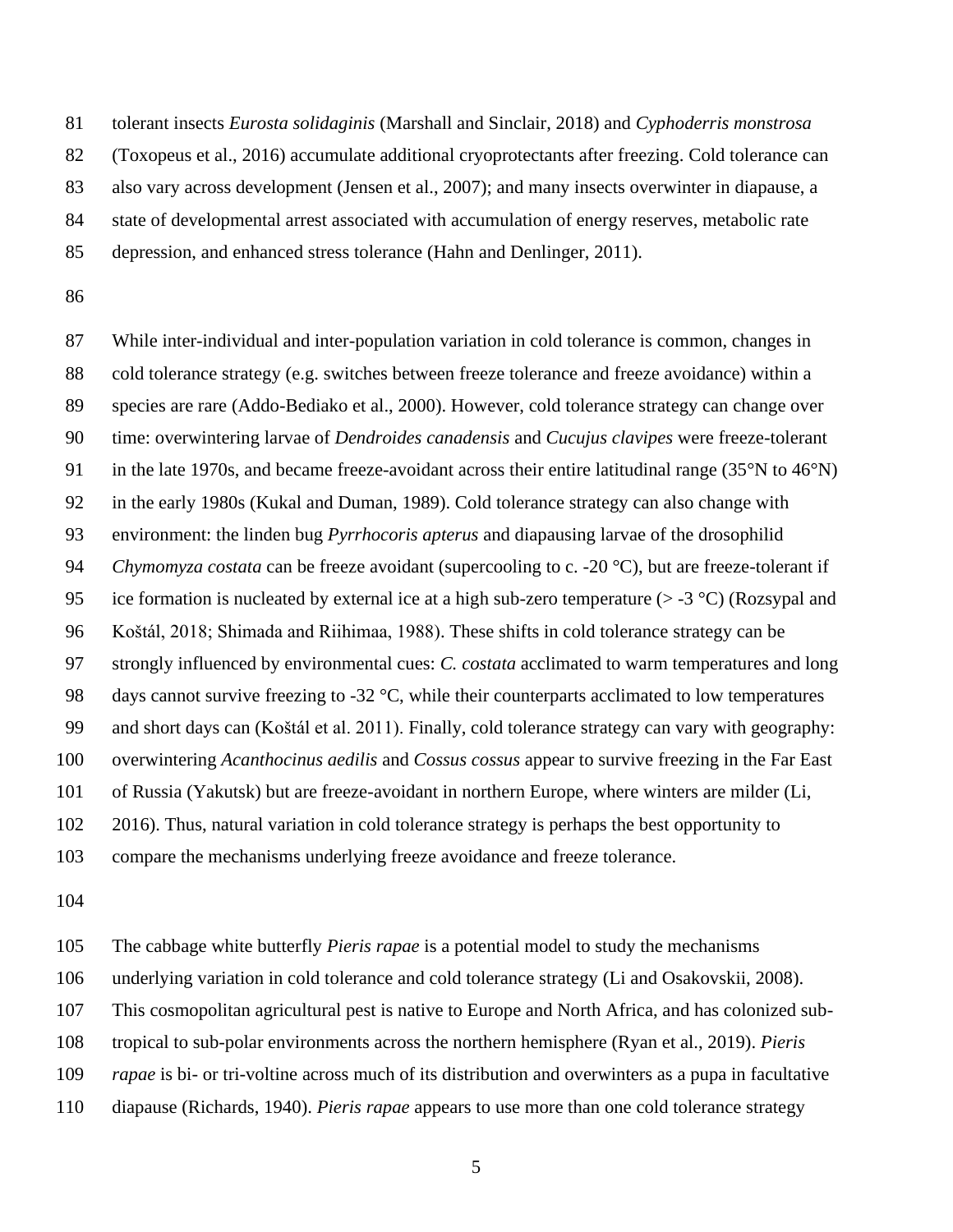across its geographic range. Overwintering pupae from Estonia (Tallinn, average February

112 temperature = -5.8 °C; en.climate-data.org) freeze at low temperatures (mean  $SCP = -25.8$  °C)

and are freeze-avoidant (Sømme, 1982), while those in the Far East of Russia (Yakutia, average

114 February temperature  $=$  -35.5 °C; en.climate-data.org) freeze at a temperature much higher than

115 the ambient temperature (mean  $SCP = -8.5 \degree C$ ; Li and Averenskii, 2007). Li and Averenskii

- (2007) used respirometry to demonstrate that *P. rapae* pupae survived freezing, similar to other
- Siberian insects.

Here, we compare cold tolerance strategy of *P. rapae* larvae and pupae from regions with

relatively extreme (Yakutsk, Russia) and mild (London, Canada) winters, using field and

laboratory measurements over a period of 15 years. To identify mechanisms that might support

switches in cold tolerance strategy, we compare cold tolerance and hemolymph composition (and

plasticity thereof) of Yakutsk and London pupae acclimated to common laboratory conditions.

While not all of our experiments were synchronized, our results suggest that *P. rapae* from

Yakutsk have highly plastic physiology, and that their cold tolerance strategy is not fixed.

## **2. Material and methods**

*2.1 Insect collection, rearing, acclimatization, and acclimation* 

We collected *P. rapae* in the late summer (August or September) of 2002, 2014, 2016, and 2017

from Yakutsk, Russia (62.0°N, 129.7°E) and/or London, Canada (43.0°N, 81.3°W), and

acclimated or acclimatized them as summarized in Table 1. The average minimum temperatures

(2019) in the coldest winter month (January) of these two collection locations are -44.7 °C and -

133 10.0 °C, respectively. Both populations are invasive (Ryan et al., 2019), but likely experience

limited gene flow due to their geographical separation.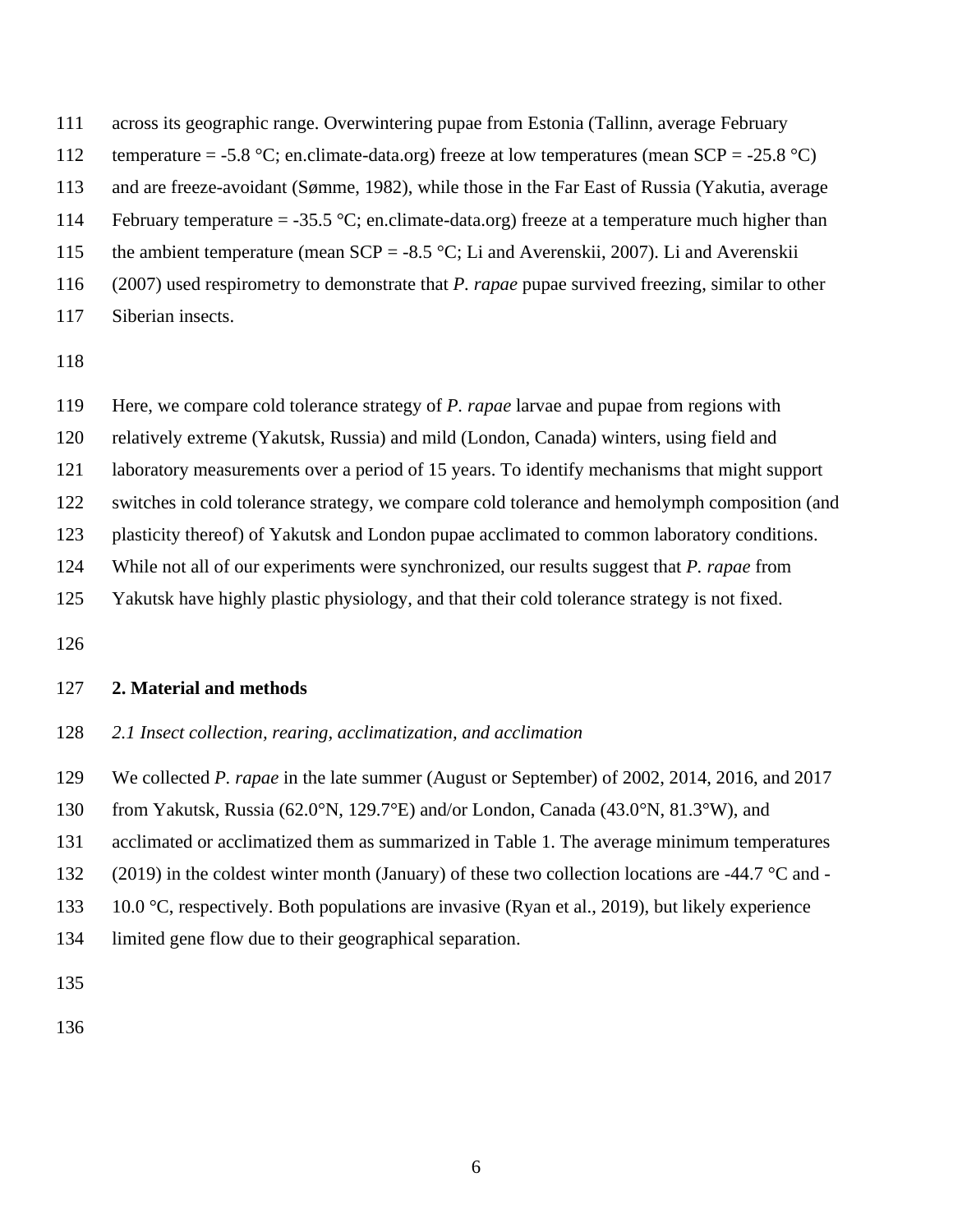| Collection<br>year | Populations<br>(N)               | <b>Stage</b> | Acclimation/acclimatization                                                              | Experiments                                                                                     |
|--------------------|----------------------------------|--------------|------------------------------------------------------------------------------------------|-------------------------------------------------------------------------------------------------|
| 2002               | Yakutsk (18)                     | Pupa         | Acclimatization to local<br>overwintering conditions<br>(Oct 2002 to April 2003)         | Seasonal SCP and CTS<br>measurements                                                            |
| 2014               | Yakutsk $(13)$ ,<br>London $(2)$ | Pupa         | Acclimation to decreasing<br>fluctuating temperatures and<br>photoperiod (12 weeks)      | SCP and CTS measurements<br>following acclimation                                               |
| 2016               | Yakutsk (16)                     | Larva        | Acclimation to room<br>temperature for up to 1<br>week                                   | SCP and CTS measurements<br>following acclimation,<br>starvation, and repeated<br>freezing      |
| 2017               | Yakutsk (7),<br>London $(6)$     | Pupa         | Acclimation to $4^{\circ}$ C (12)<br>weeks), $\pm$ supercooling to<br>$-15$ °C for weeks | SCP and CTS measurements;<br>hemolymph composition<br>following acclimation and<br>supercooling |

**Table1**. Collection and treatment of *Pieris rapae* populations used in this study. \* 137

<sup>\*</sup>CTS, cold tolerance strategy; *N*, samples size for experiments; SCP, supercooling point;

 We collected Yakutsk *P. rapae* as late (third) instar larvae (caterpillars) from cabbage fields in all four years of the study. We maintained larvae at room temperature (c. 22 °C) under natural light conditions with daily access to fresh organic cabbage until pupation (2002, 2014, 2017) or 142 until use in cold tolerance experiments (2016). In 2002, we transferred individuals to 4 °C (total darkness) within two days of pupation (late August) and then transferred them to an outdoor, snow-covered field cage (also in total darkness) from October 2002 until April 2003 in Yakutsk. Groups of two or three pupae were transferred back to the laboratory each month for cold tolerance experiments. In 2014 and 2017, we transported pupae in individual containers (1.7 ml microcentrifuge tubes with a punctured lid) to the University of Western Ontario (London, Canada) on ice for two days (2014) or at room temperature for two weeks (2017). We acclimated these *P. rapae* to the same laboratory conditions as the pupae collected in London (described below) prior to use in cold tolerance experiments.

151

152 We collected London *P. rapae* as adults from an urban garden in August and September in 2014

153 and 2017. We maintained adults in a  $61 \times 61 \times 61$  cm tent-shaped bug dorm (BioQuip, Compton,

154 CA, USA) at room temperature (c. 22 °C) under natural light conditions with fresh organic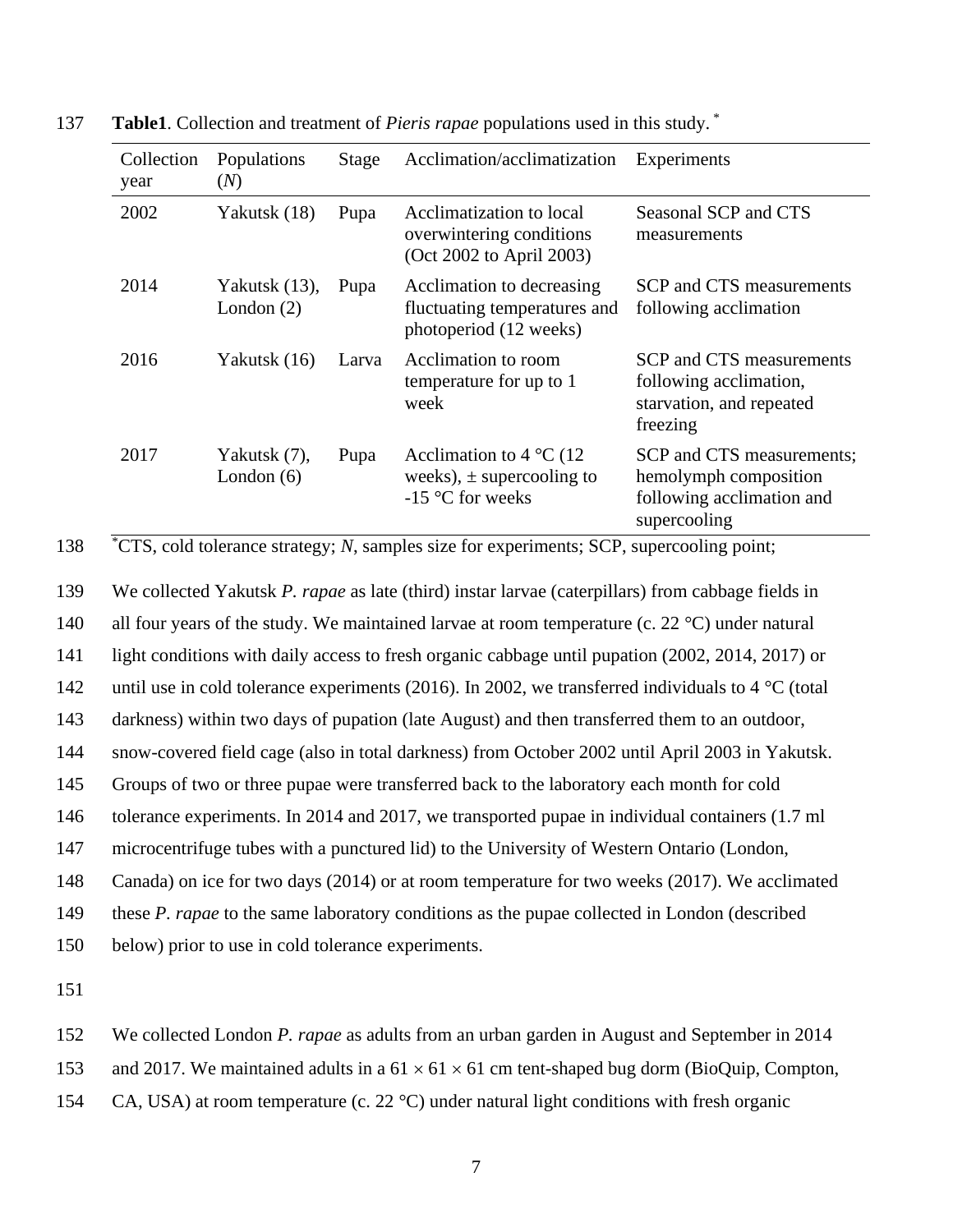cabbage for oviposition and artificial nectar (10 % honey solution) replenished three times per

- week. We reared offspring of these adults under the same conditions. In 2014, individuals that
- pupated by mid-September were transferred (along with Yakutsk pupae) to an acclimation with
- decreasing, fluctuating temperatures and photoperiod for 12 weeks (until early December) in a
- Sanyo MIR 154 incubator (Sanyo Scientific, Bensenville, IL, USA) prior to use in cold tolerance
- experiments. Temperatures and photoperiod conditions were selected to approximately mimic
- autumn conditions in London, Canada (Table 2). In 2017, pupae were kept at room temperature
- 162 for 2 weeks and then transferred along with Yakutsk pupae to 4  $^{\circ}$ C (total darkness) for 12 weeks
- prior to use in experiments. Pupae that were not in diapause (i.e. eclosed during those two weeks
- at temperature) or that were parasitized were excluded from cold tolerance and plasticity
- experiments (described below).

 **Table 2**. Temperature and photoperiod acclimation conditions over 12 weeks used for *P. rapae* pupae collected in 2014. Each condition was used for 2 weeks (14 days). Pupae were exposed to 168 the high and low temperatures for 12 h each.

| Weeks     |      | Temperature $(^{\circ}C)$ | Photoperiod |
|-----------|------|---------------------------|-------------|
|           | High | Low                       | (L:D, h)    |
| 1 and 2   | 17   | 15                        | 11:13       |
| 3 and 4   | 15   | 10                        | 11:13       |
| 5 and 6   | 15   | 8                         | 9:15        |
| 7 and 8   | 12   |                           | 9:15        |
| 9 and 10  | 8    |                           | 8:16        |
| 11 and 12 |      |                           | 8:16        |

## *2.2 Cold tolerance experiments*

To determine the SCP of individuals from all four collection years, we cooled *P. rapae* pupae

173 and larvae at a rate of  $1 \,^{\circ}\text{C min}^{-1}$  from room temperature to the SCP. Each individual was cooled

in its own container (e.g. 1.7 ml microcentrifuge tube), in contact with a Type T copper-

- constantan thermocouple (Omega Engineering, Laval, QC, Canada) to continuously measure
- 176 temperature, either through connection to a INSEIS L 120 E Line Recorder (2002-2003, 2016;
- Wavefield Inseis, Bergen, Germany) or PicoLog TC-08 unit interfaced to a computer with

PicoLog v5.24.1 software (2014, 2017; Pico Technology, Cambridge, UK). Each container was

cooled in either a TC-G-180 Binder climatic chamber (2002-2003, 2016; Tuttlingen, Germany)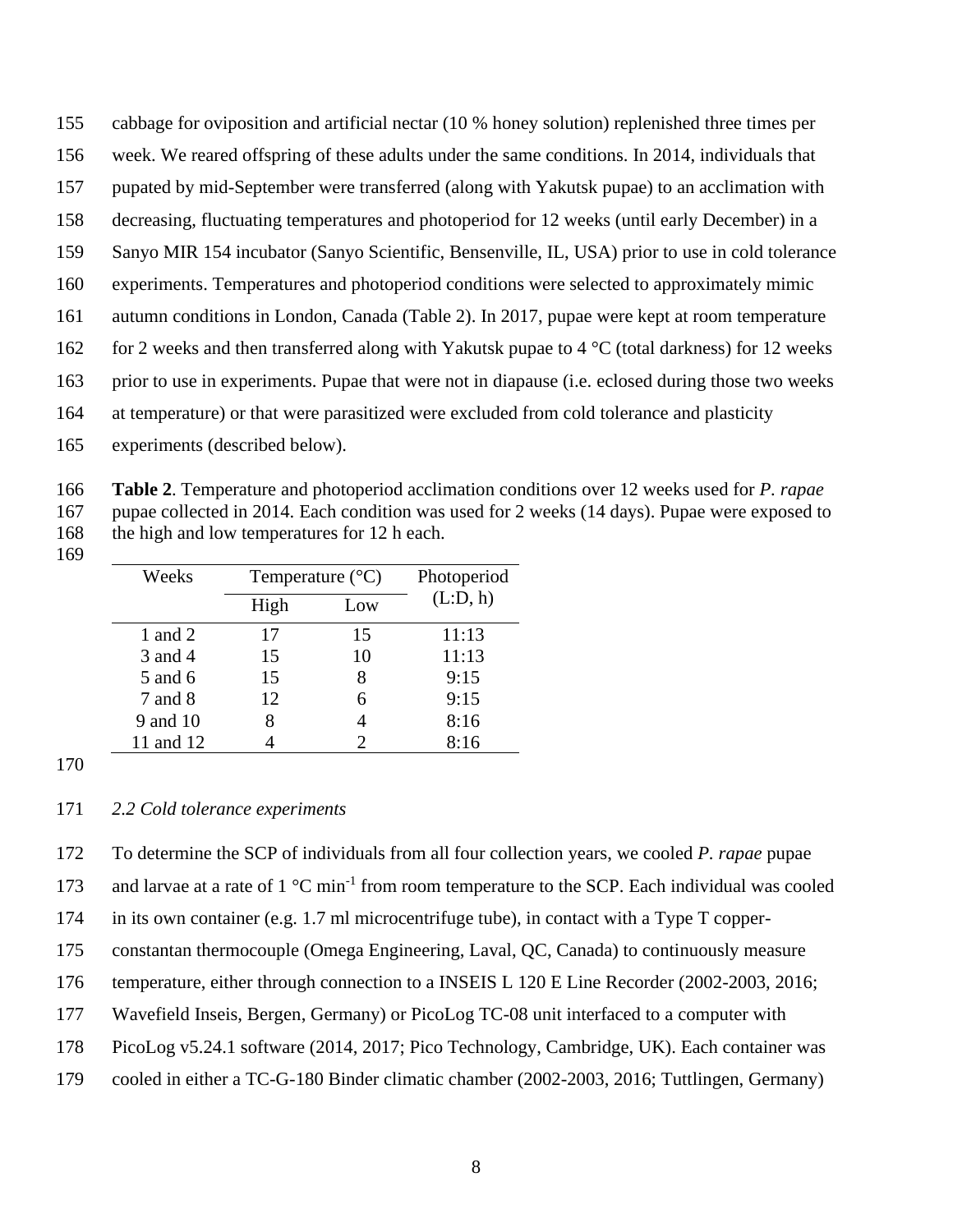or an aluminum block connected to a Lauda Proline 3530 recirculating bath containing methanol

(2014, 2017; Lauda, Würzburg, Germany). The SCP was defined at the lowest temperature

observed prior to exotherm formation (increase in temperature associated with the exothermic

process of ice formation; Sinclair et al., 2015). We compared SCP among groups using ANOVA

with a Tukey's post-hoc test. All statistical analyses were conducted in R version 3.2.2 (R-Core-

Team, 2019).

 We determined the cold tolerance strategy of *P. rapae* in all four collection years. Following the acclimation or acclimatization described in Table 1, we cooled pupae as described above to either the SCP or a temperature just above the SCP, immediately transferred them to room temperature and assessed survival (Sinclair et al., 2015). The methods to determine survival included: respirometry of pupae one day post-thaw (2002-2003; details below), eclosion of pupae as adults (2014), and both respirometry of pupae five days post-cold and eclosion as adults (2017). We classified populations as freeze-tolerant if individuals survived following a completed exotherm and freeze avoidant if only unfrozen individuals survived (Sinclair et al., 2015). In 2017, for a subset of pupae, we inoculated freezing at a high sub-zero temperature (c. - 4 °C) using external application of a silver iodide slurry (cf. Toxopeus et al., 2019b).

 To determine larval cold tolerance strategy, we cooled field-collected third instar larvae (2016) to their SCP and compared survival of larvae returned to room temperature soon after either full or partial exotherm formation. We defined survival as the ability of larvae to move without stimulus or prompting after three days at room temperature. We classified populations as partially freeze-tolerant if individuals survived following partial, but not full, exotherm formation (Sinclair, 1999). To investigate plasticity in larval cold tolerance, we measured the SCP of larvae that were actively feeding at room temperature, and larvae that were starved for 205 one or five days at 4  $\degree$ C. Because we determined that larvae could survive partial freezing, we tested whether repeated short freeze treatments (such as might occur during autumn cold snaps) impacted larval SCP and survival. These larvae were cooled to their SCP, immediately returned to room temperature prior to exotherm completion, and held at room temperature for c. 30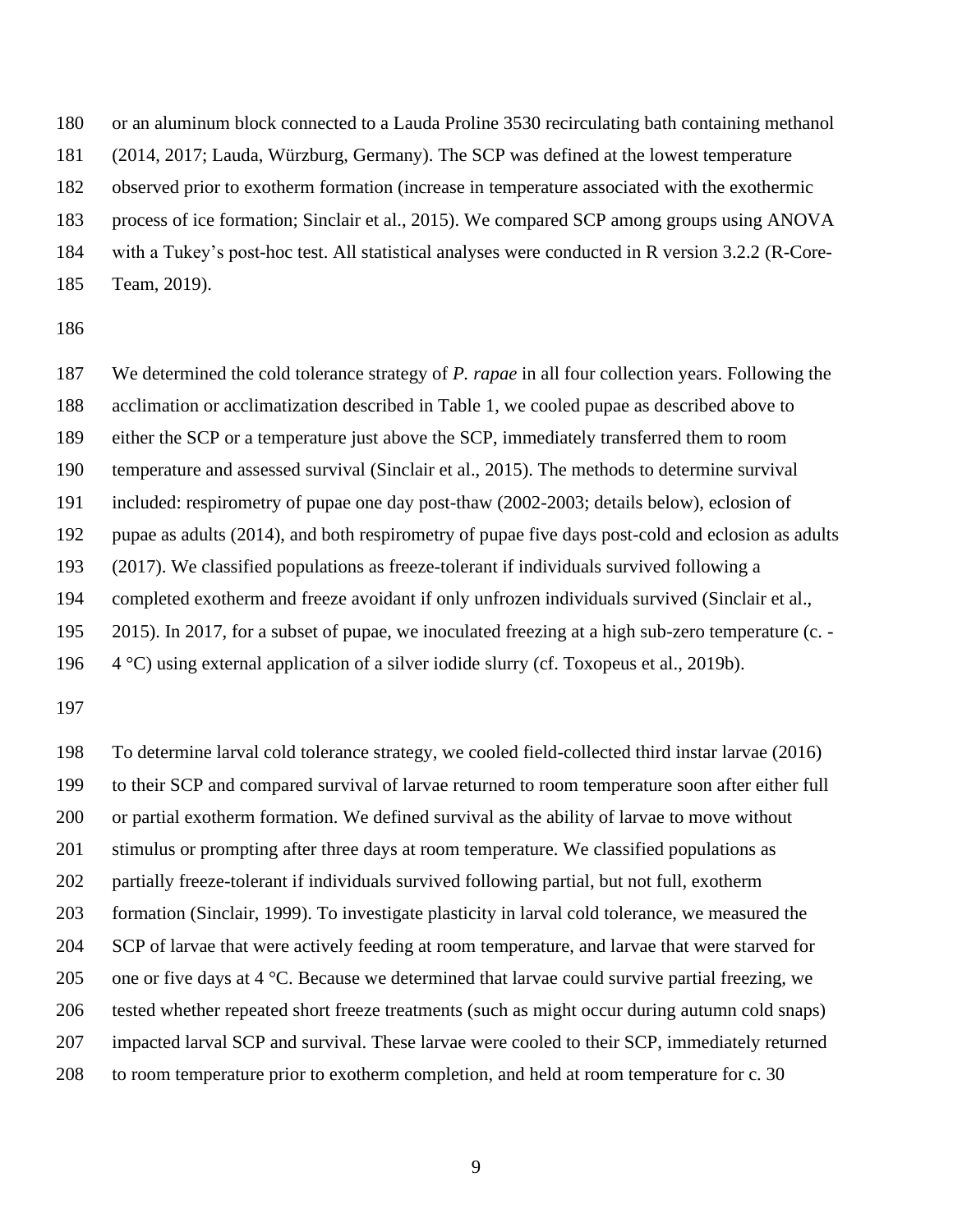minutes between freeze treatments. We used a linear regression to determine if SCP changed as the number of freeze treatments increased.

#### *2.3 Respirometry*

 We measured CO<sup>2</sup> emission by cold-exposed pupae to determine survival in 2002-2003 and 214 2017. All measurements for survival were conducted at 20  $^{\circ}$ C for expediency; diapause pupae 215 exhibit a long ( $> 6$  h) discontinuous gas exchange cycle at lower temperatures (e.g. 10 °C). In 2002-2003, we conducted respirometry using an Engelmann constant pressure respirometer as described previously (Zachariassen et al., 1987). In 2017, we used Sable Systems flow-through respirometry (Sable Systems International, Las Vegas) as described previously (Toxopeus et al., 219 2019b). For flow-through respirometry, we corrected  $CO<sub>2</sub>$  production to 5 min baseline 220 measurements and calculated the rate of  $CO_2$  production ( $\dot{V}CO_2$ ; Lighton, 2018). Pupae with a 221 mass-specific  $\dot{V}CO_2$  greater than 40  $\mu$ l CO<sub>2</sub> g<sup>-1</sup> h<sup>-1</sup> were classified as alive. In 2017, five of the six pupae (London and Yakutsk populations) that we classified as 'alive' based on respirometry also eclosed as adults, indicating that respirometry is a reliable metric of survival in diapausing *P. rapae*. We also conducted respirometry on a small number of diapause and non-diapause 225 pupae from the 2017 London population to characterize typical gas exchange patterns at 10  $^{\circ}$ C 226 and 20  $\degree$ C. We classified pupae as non-diapause if they eclosed within two weeks of pupation at room temperature, while diapause pupae had no apparent development during this time. We compared CO<sup>2</sup> production of diapause and non-diapause pupae at both temperatures using ANCOVA with mass as a covariate.

## *2.4 Plasticity of hemolymph composition*

 We measured hemolymph osmolality, thermal hysteresis, and metabolite composition of Yakutsk and London pupae collected in 2017. To determine baseline hemolymph composition, we extracted hemolymph from pupae that were acclimated as described above (2-3 weeks at room 235 temperature followed by 12 weeks at 4  $^{\circ}$ C). To determine whether hemolymph composition was plastic, we extracted hemolymph from pupae that were acclimated in the same way, then 237 supercooled at -15  $\degree$ C for two weeks, and returned to 4  $\degree$ C for five days. We kept these pupae at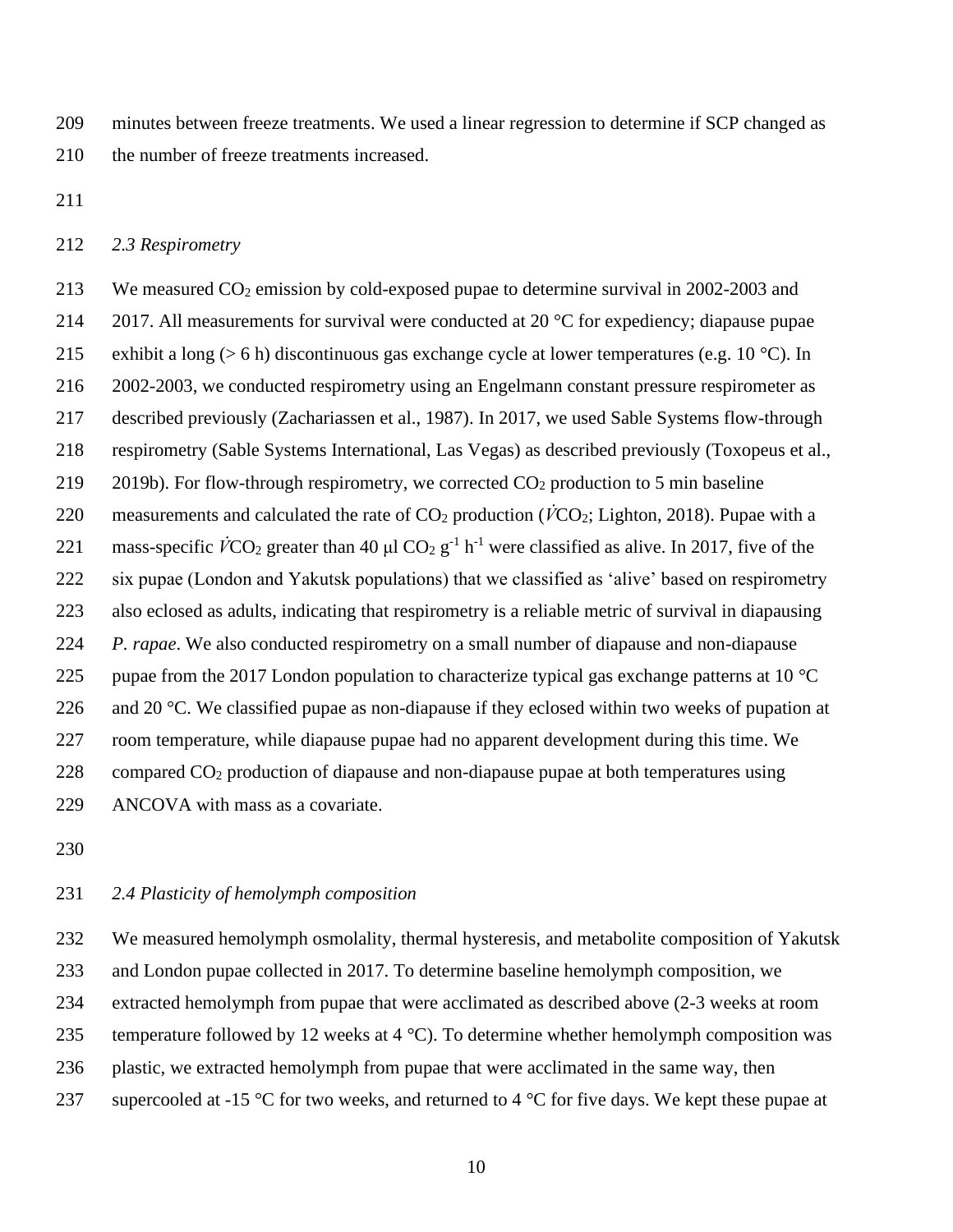238 4 °C for five days to allow them time to recover and potentially synthesize cryoprotectants post-

supercooling. All pupae survived this supercooling treatment, as determined by respirometry at

240 20 °C. Following respirometry, we extracted up to 40  $\mu$ l of hemolymph from each individual by

making a small posterior incision and pipetting out the liquid using a 10 µl micropipette.

- 242 Hemolymph samples were flash-frozen in liquid nitrogen and stored at -80 °C until analysis.
- 

 We measured hemolymph osmolality using a nanolitre osmometer (Otago Osmometers, Dunedin, New Zealand), as described previously (Toxopeus et al., 2019b). Briefly, we used the osmometer to rapidly freeze small volumes of hemolymph, determined osmolality from the melting point of the solution, and calculated thermal hysteresis from the difference between melting and freezing points (Crosthwaite et al., 2011). We also noted ice crystal shape (hexagonal or spicular) during this process to identify the presence of potential ice-binding molecules. We compared the osmolality of Yakutsk and London pupae before and after supercooling using a two-way ANOVA.

 To compare the hemolymph composition among pupae, we quantified low molecular weight metabolites *via* targeted metabolomics in 10 µl samples of hemolymph, as previously described (Rozsypal et al., 2018; Toxopeus et al., 2019a). Briefly, we lyophilized hemolymph samples, and sent them to the Laboratory of Analytical Biochemistry at the Czech Academy of Sciences for metabolomic analysis. The samples were rehydrated and homogenized in 400μl of methanol: acetonitrile: water mixture (2:2:1, v/v/v) containing internal standards (p-fluoro-DL- phenylalanine, methylα-D-glucopyranoside; both at a final concentration of 200 nmol/ml; Sigma-Aldrich). The TissueLyser LT (Qiagen, Hilden, Germany) was set to 50 Hz for 5 min (with a rotor pre-chilled to−20°C). Homogenization was repeated twice and the two supernatants 262 from centrifugation at 20 000  $\times$  g for 5 min at 4 °C were combined. To quantify acidic metabolites (e.g. amino acids), samples were derivatized by ethylchloroformate in pyridine/ethanol, and extracted in chloroform (for GC-MS) or 30 % methanol (for LC-MS). To quantify sugars and polyols, samples were derivatized by oximation and methylsilylation, and 266 dissolved in iso-octane for analysis by GC-FID. Each metabolite was quantified (nmol/µl hemolymph) by comparison to a standard curve generated for that metabolite. We conducted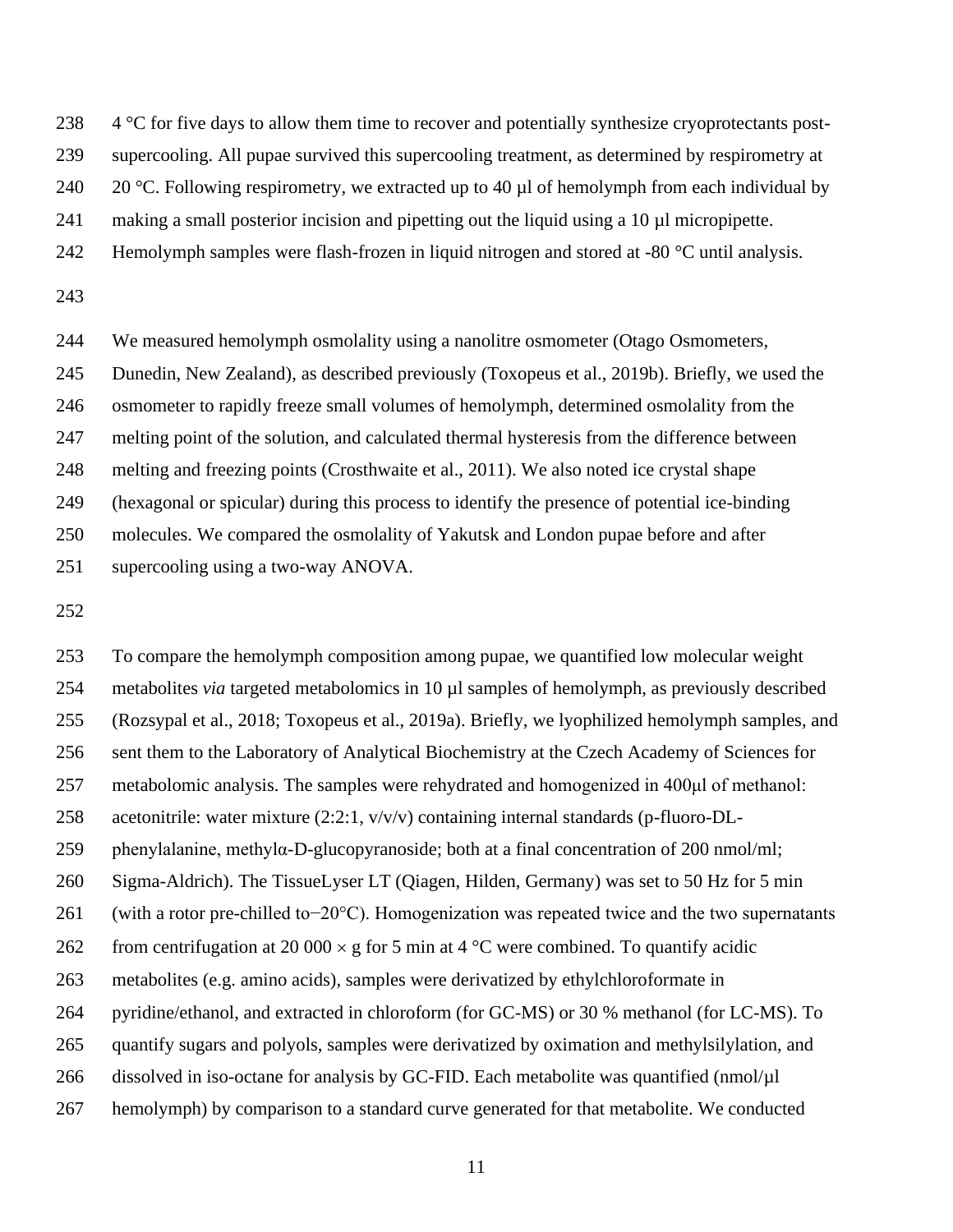principal component analysis (PCA) using the *calibrate* package in R to compare metabolite profiles of individuals from different treatments and populations. To do so, we first standardized metabolite concentrations by subtracting each concentration from the mean and dividing by the standard deviation of that metabolite. We identified metabolites of interest as those that loaded strongly onto principal components (PCs) 1 and 2. We also determined whether individual metabolites of interest differed in concentration with treatment or population using two-way ANOVAs.

## **3. Results**

### *3.1 Cold tolerance strategies of* P. rapae *across time, population, and treatment*

 In 2002-2003, diapausing pupae of *P. rapae* overwintering outside in Yakutsk froze at 279 moderately high sub-zero temperatures (-7.3 to -12.2 °C) and (because all individuals that froze recovered) we classified this population as freeze tolerant (Table 3). Pupal SCP in this winter- acclimatized group was seasonally plastic (Fig. 1A): the highest SCP values were recorded in the autumn (November) and spring (April), and the lowest SCP values in mid-winter (January). Conversely, *P. rapae* pupae from Yakutsk that were collected in the late summer of 2014 or 2017 and acclimated to laboratory conditions in London, Canada froze at between -20.6 and - 285 26.5  $\degree$ C, and did not survive freezing, but did survive cooling to temperatures above the SCP (Table 3). We classified these populations as freeze avoidant. Pupae from London that were collected and acclimated in 2014 or 2017 were similarly freeze-avoidant and froze between -20.9 and -24.7 °C (Table 3). No pupae collected in 2017 survived freezing when ice formation was nucleated with silver iodide.

We classified *P. rapae* larvae collected from Yakutsk in late summer (August) of 2016 as

292 partially freeze tolerant: they froze at moderate sub-zero temperatures (-8.8 to -13  $^{\circ}$ C) and they

survived ice formation associated with partial exotherm completion, but did not survive if

- exotherm formation completed (Table 3). Larval SCP was plastic: if larvae were partially frozen
- several times in a row, SCP tended to decrease with each subsequent freeze treatments, reaching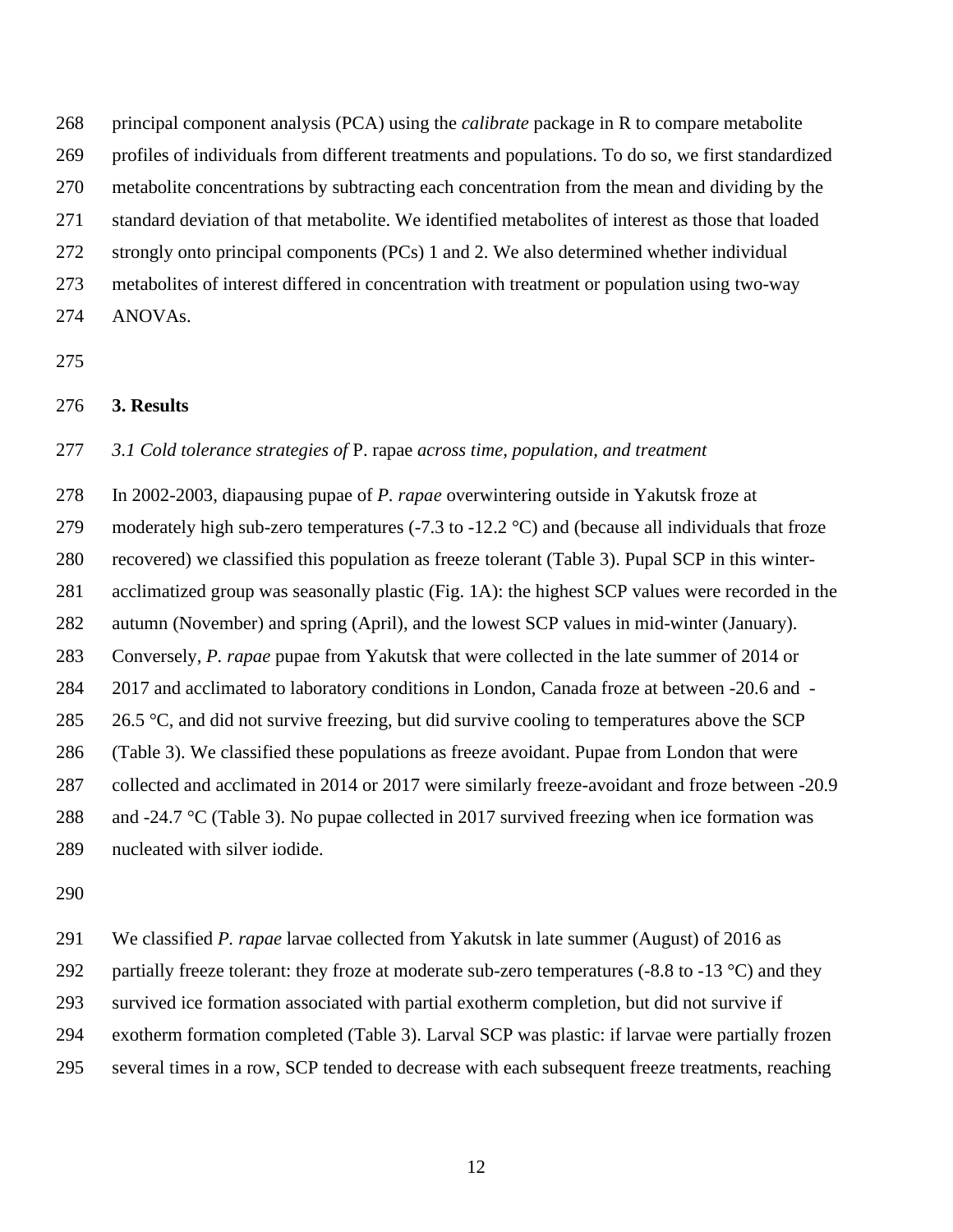- 296 values as low as -19 °C (Fig. 1B). When starved and kept at 4 °C for five days, larval SCP
- 297 decreased by c. 1  $\degree$ C, in concert with mass loss (c. 25 %) and clearing of gut contents (Table S1).
- 298

299 **Table 3**. Mean supercooling points (SCPs) and cold tolerance strategy of *Pieris rapae* third 300 instar larvae and diapausing pupae. Treatments of individuals prior to freezing or supercooling

301 are summarized in Table 1. The fraction of individuals that survived freezing, partial freezing, or

302 supercooling are indicated for each group.

| Collection<br>year | Population | Stage | Mean SCP<br>$\pm$ s.e.m.<br>$({}^{\circ}{\rm C})^{*}$ | $N$ survived/<br>$N$ frozen | $N$ survived/<br>$N$ partially<br>frozen | $N$ survived/<br>$N$ super-<br>cooled | Cold tolerance<br>strategy   |
|--------------------|------------|-------|-------------------------------------------------------|-----------------------------|------------------------------------------|---------------------------------------|------------------------------|
| 2002               | Yakutsk    | Pupa  | $-9.3 \pm 0.3^{\text{a}}$                             | 18/18                       | n.d.                                     | n.d.                                  | Freeze tolerant              |
| 2014               | London     | Pupa  | $-22.6 \pm 1.7^{\rm b}$                               | 0/2                         | n.d.                                     | n.d.                                  | Cannot discern               |
|                    | Yakutsk    | Pupa  | $-23.6 \pm 0.7^{\rm b}$                               | 0/9                         | n.d.                                     | 2/4                                   | Freeze avoidant              |
| 2016               | Yakutsk    | Larva | $-10.2 \pm 0.5^{\text{a}}$                            | 0/8                         | 8/8                                      | n.d.                                  | Partially freeze<br>tolerant |
| 2017               | London     | Pupa  | $-24.4 \pm 0.3^{\rm b}$                               | 0/3                         | n.d.                                     | 3/3                                   | Freeze avoidant              |
|                    | Yakutsk    | Pupa  | $-20.8 \pm 0.8^{\rm b}$                               | 0/2                         | n.d.                                     | 3/5                                   | Freeze avoidant              |
|                    |            |       |                                                       |                             |                                          |                                       |                              |

303 *N*, sample size; n.d., no data; s.e.m. standard error of the mean

\* 304 Differences in mean SCP among groups are indicated by different letters (ANOVA, Tukey's

305 post-hoc test, *P* < 0.05).

306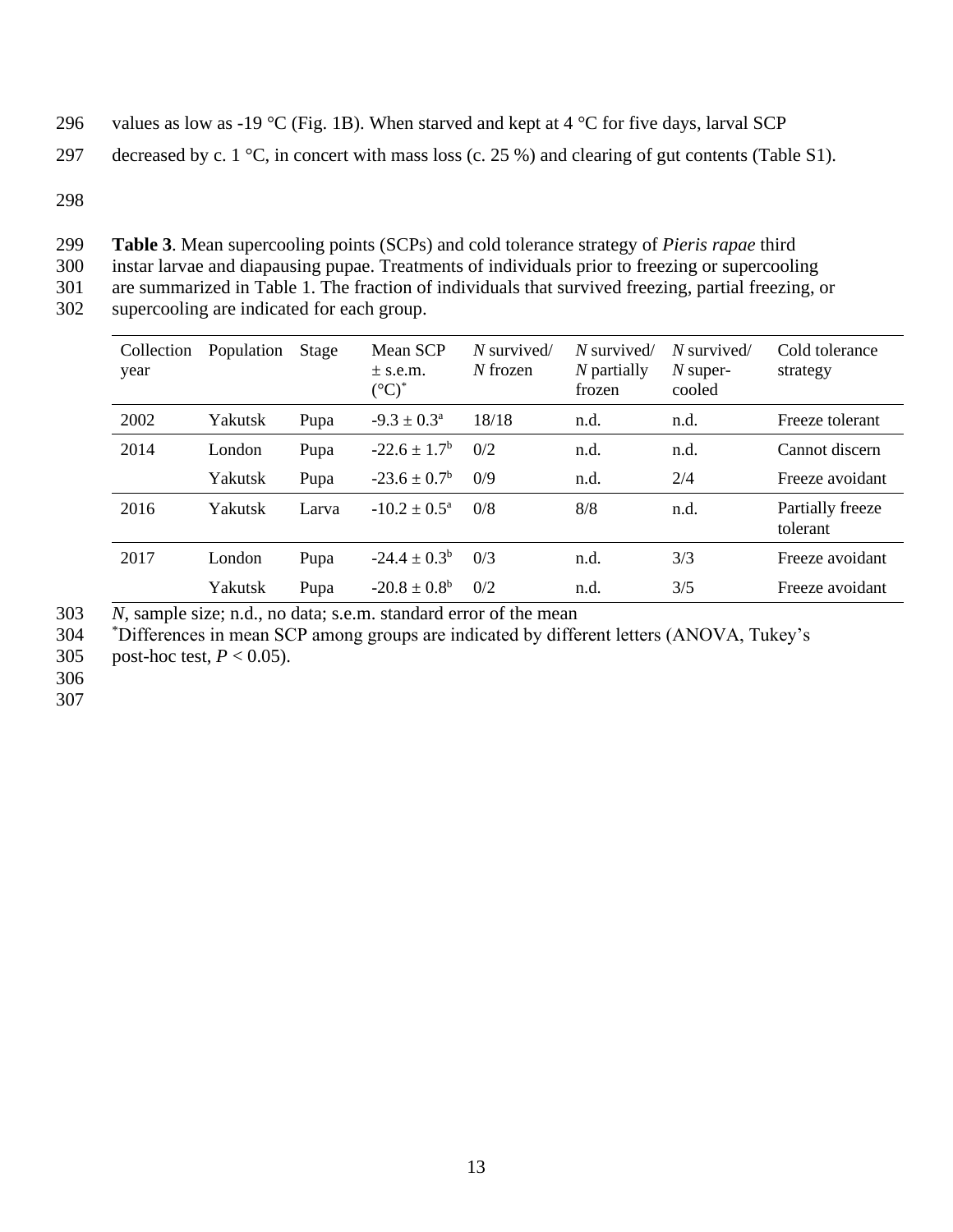

 **Figure 1**. Mean SCP of *Pieris rapae* **(A)** pupae overwintering in Yakutsk from October 2002 to April 2003 and **(B)** larvae collected in 2016 and partially frozen up to five consecutive times. Overwintering pupae were kept in darkness in a snow-covered overwintering field cage, and two or three individuals were removed each month for SCP measurements. Larvae were cooled to their SCP, returned to room temperature prior to exotherm completion, and held at room 314 temperature for 30 min between freeze treatments. Mean  $\pm$  s.e.m. is displayed for each time point or freeze treatment; solid black line indicates the linear regression. Data from each larva are represented by grey lines, and mean SCP decreased as the number of freeze-thaw cycles 317 increased  $(F_{20,1} = 10.77, P = 0.004)$ . Small error bars are obscured by symbols.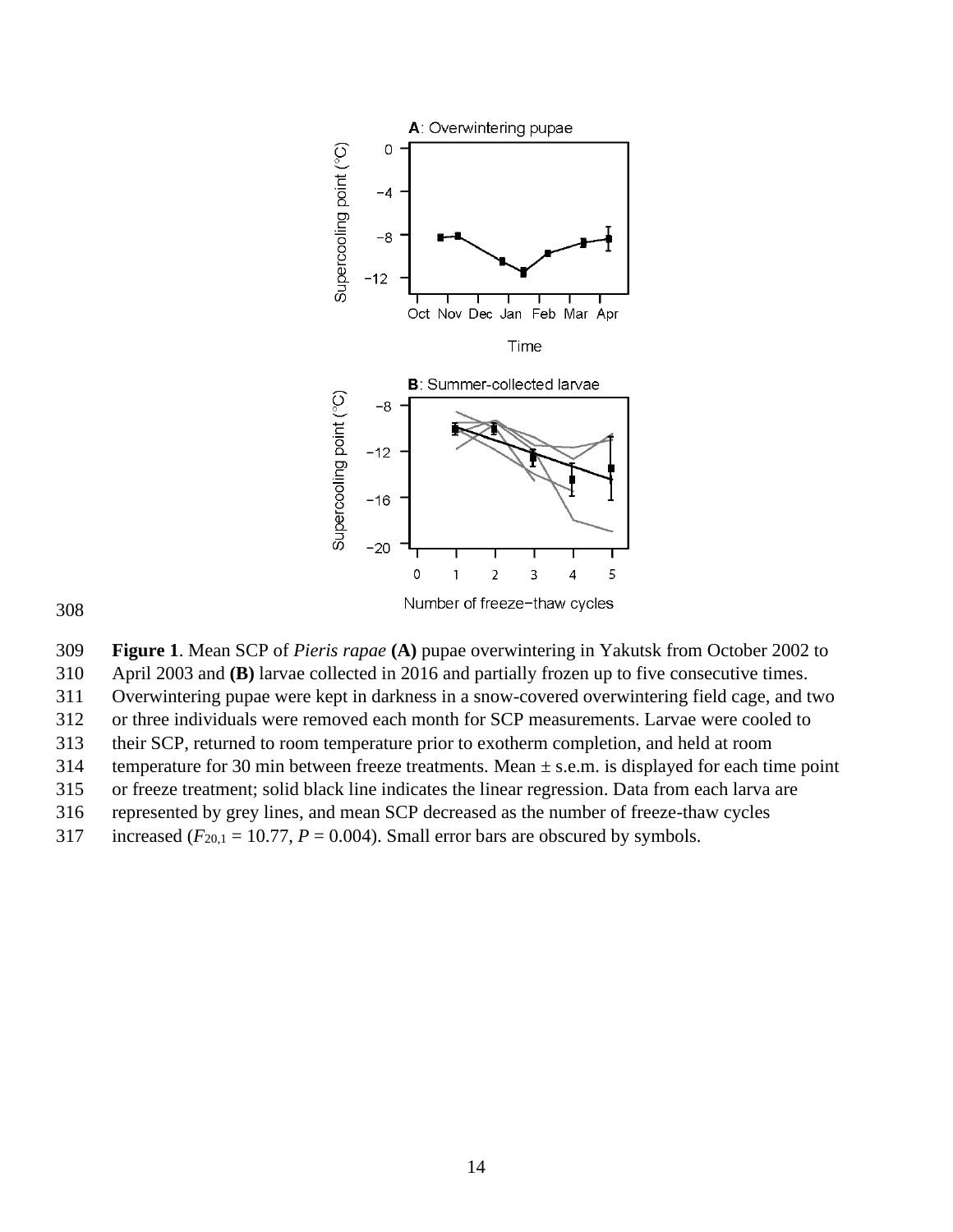## *3.2 Respirometry*

Diapausing pupae from the London population (2017) exhibited discontinuous gas exchange at

320 both 10 °C and 20 °C, while non-diapause pupae exhibited continuous gas exchange at 20 °C and

discontinuous gas exchange at 10 °C (example respirometry traces in Fig. 2A-D). Non-diapause

pupae had higher metabolic rates than diapause pupae at both temperatures (Fig. 2E). We show

an example respirometry trace from a dead pupa in Fig. 2F.

## *3.3 Plasticity of hemolymph composition*

 *Pieris rapae* pupae had hemolymph osmolality ranging from 355 to 505 mOsm when acclimated 327 to room temperature for two weeks followed by  $4^{\circ}$ C for 12 weeks (2017). The hemolymph osmolality of London pupae was c. 115 mOsm higher than that of Yakutsk pupae following this 329 acclimation (Fig. 3). When acclimated pupae were subsequently supercooled to -15  $\degree$ C for two weeks and returned to 4 °C for five days, hemolymph osmolality of Yakutsk pupae almost doubled, while that of London pupae did not change compared to pupae that were only held at 4 332 °C (Fig. 3). We detected negligible thermal hysteresis (<  $0.05$  °C) in all hemolymph samples. However, most frozen hemolymph samples from Yakutsk pupae contained hexagonal or spicular ice crystals, suggesting *P. rapae* have hemolymph ice-binding proteins (Table S2). Ice crystals in hemolymph from London were circular, suggesting a lack of ice-binding molecules.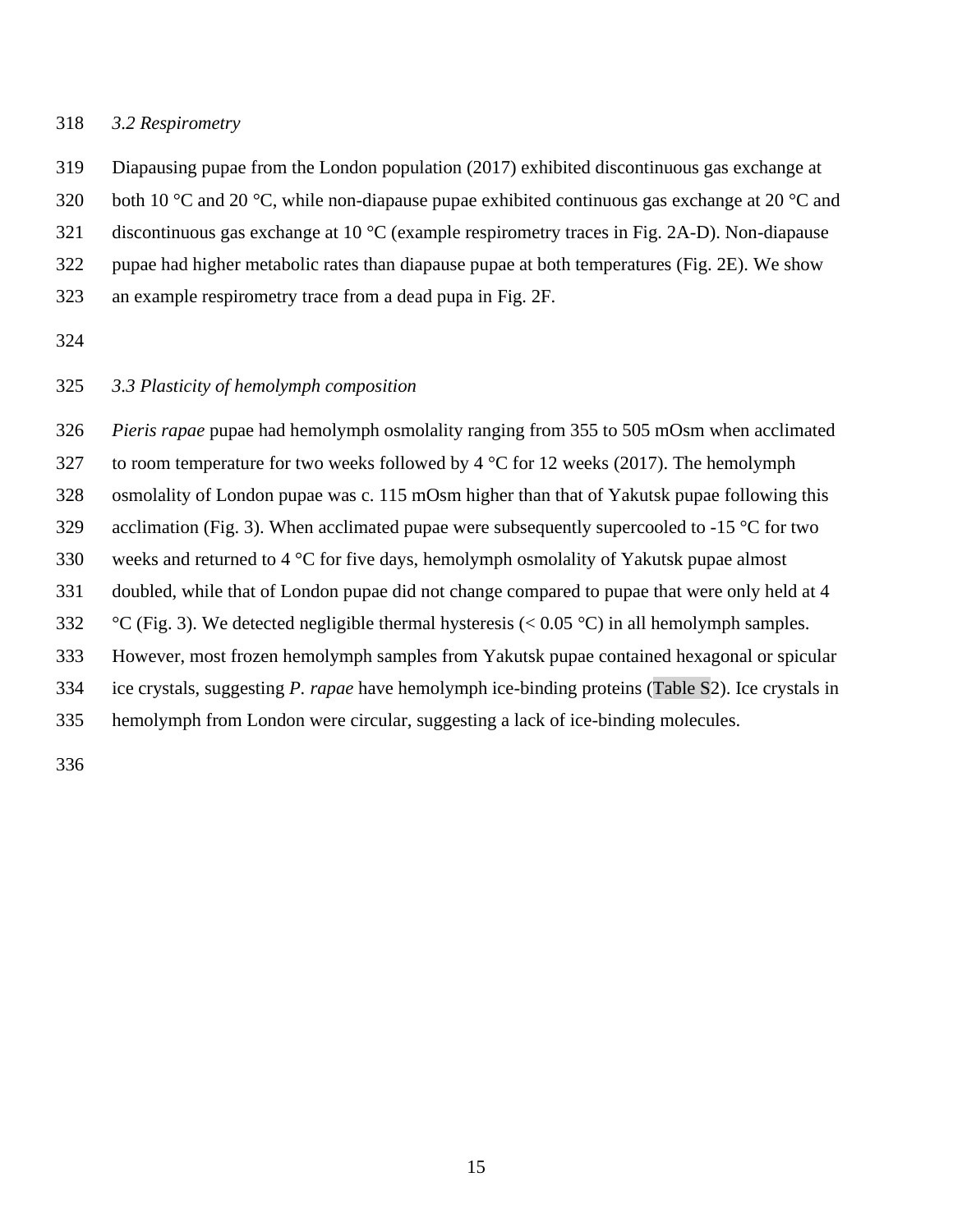

337<br>338

338 **Figure 2**. Example respirometry traces of **(A,B)** non-diapause, **(C, D)** diapause *Pieris rapae* 



340 diapause and non-diapause pupae from the same population. Diapause and temperature impacted

341 mean rates of CO<sub>2</sub> production (ANCOVA, Diapause status:  $F_{12,1} = 9.77$ ,  $P = 0.017$ ;

342 Temperature:  $F_{12,1} = 26.52$ ,  $P = 0.001$ ; Diapause status  $\times$  Temperature:  $F_{12,1} = 5.71$ ,  $P = 0.048$ ).

343 **(F)** Example respirometry trace of a dead *P. rapae* pupa. CO<sup>2</sup> production was measured over a

344 12 h period at  $10^{\circ}$ C or  $20^{\circ}$ C.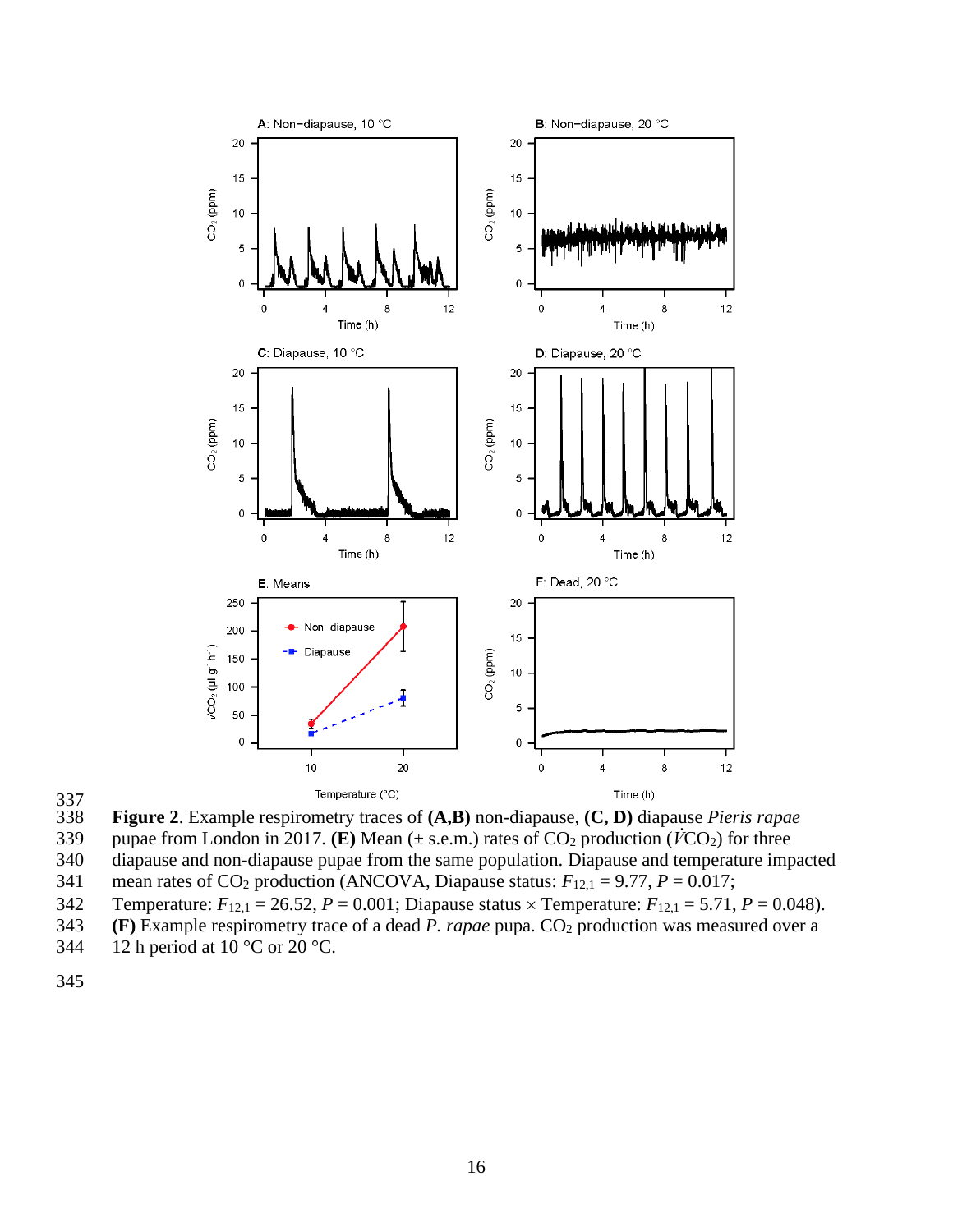

 **Figure 3**. Hemolymph osmolality (mOsm) of *Pieris rapae* diapause pupae. London and Yakutsk 348 pupae in 2017 were acclimated at 4  $\degree$ C for 12 weeks ('acclimated'), and a subset were then 349 cooled to -15 °C for two weeks ('supercooled') and returned to 4 °C for five days prior to 350 osmolality measurement. Mean  $\pm$  s.e.m. of three pupae is displayed for each population  $\times$  treatment combination. Small error bars are obscured by symbols. Supercooling increased 352 osmolality of Yakutsk pupae (ANOVA, Population:  $F_{11,1} = 3.32$ ,  $P = 0.11$ ; Treatment:  $F_{11,1} =$ 353 72.41,  $P < 0.001$ ; Population  $\times$  Treatment:  $F_{11,1} = 75.33$ ,  $P < 0.001$ ). 

 We quantified 46 hemolymph low molecular weight metabolites from these same pupae and analyzed the impact of supercooling on metabolite composition. The metabolite profile of Yakutsk pupae changed substantially with supercooling, whereas we saw little shift in the hemolymph composition of London pupae (Fig. 4A). Most of the variation in Yakutsk hemolymph composition was associated with metabolites along PC 1, including amino acids (alanine, isoleucine, leucine, phenylalanine, proline, serine, threonine), polyols (sorbitol), and citric acid cycle intermediates (aconitic acid, ketoglutaric acid, citric acid) (Fig. 4B). Approximately 220 mOsm of the c. 350 mOsm increase in Yakutsk pupa osmolality could be accounted for by the accumulation of low molecular weight metabolites, many of which are potential cryoprotective molecules. The metabolites with moderate increases (> 20 mM) in concentration following supercooling in the Yakutsk population were proline, alanine, glutamine, sorbitol, and fructose (Fig. 5). Small increases (> 5 mM) were observed in leucine,

isoleucine, threonine, glycerol, mannitol, and trehalose (Fig. 5).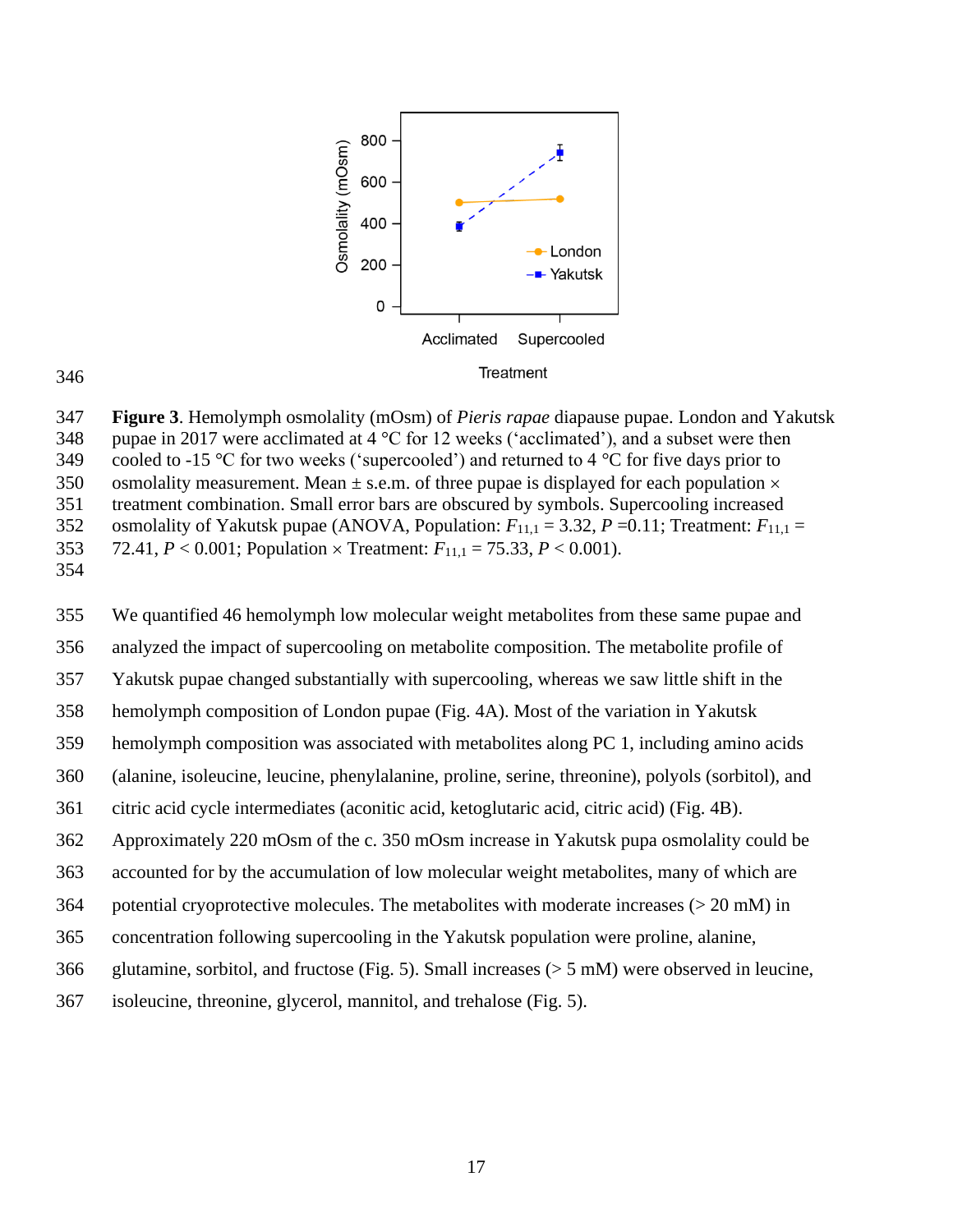



**Figure 4**. Principal component analysis (PCA) of hemolymph metabolites in London and

Yakutsk pupae collected and acclimated in 2017. Pupae were acclimated at 4 °C for 12 weeks

('acclimated'), and a subset were then cooled to -15 °C for two weeks ('supercooled') and

returned to 4 °C for five days prior to quantification of metabolites. **(A)** Biplot of the PCA, with

each pupal hemolymph sample represented by a point; the 95 % confidence interval is

represented by an ellipse. **(B)** Eigenvectors of the 12 metabolites that loaded most strongly onto

PCs 1 and 2; longer arrows indicate a greater impact on the PC.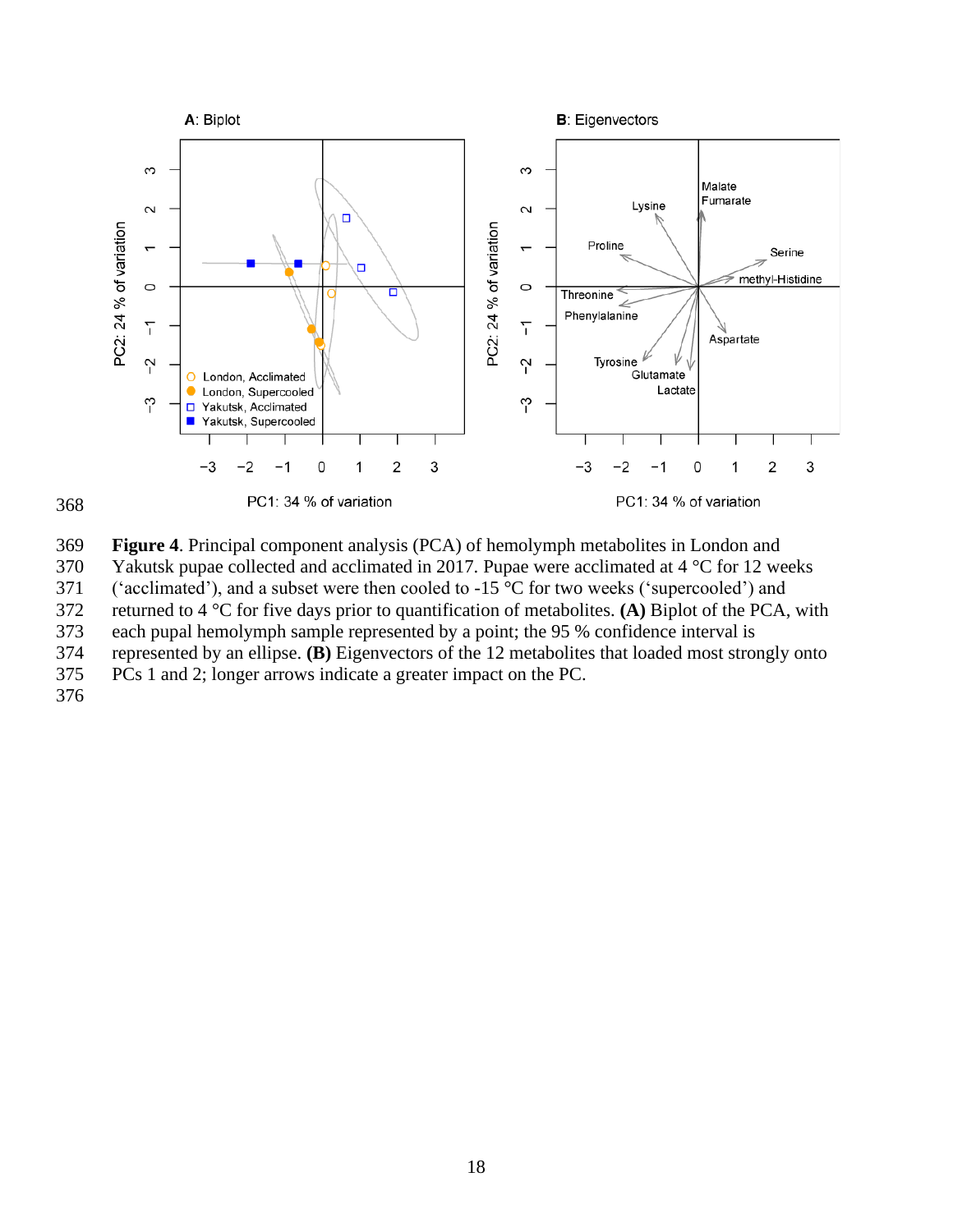



377<br>378 **Figure 5**. Hemolymph concentrations (mM) of **(A-F)** amino acids, **(G-I)** polyols, and **(J-K)** sugars with moderate to substantial changes in concentration following supercooling. London (orange) and Yakutsk (blue) pupae in 2017 were kept at 4 °C for 12 weeks ('acclimated'), and a 381 subset were then cooled to -15  $\degree$ C for two weeks ('supercooled') and returned to 4  $\degree$ C for five 382 days prior to quantification of metabolites. Mean  $\pm$  s.e.m. of three pupae is displayed for each Population  $\times$  Treatment combination. Small error bars are obscured by symbols. Significant 384 effects of Population (p), Treatment (t), or Population  $\times$  Treatment (p<sup>\*</sup>t) interaction on cryoprotectant concentration are indicated in each panel (ANOVA, *P* < 0.05).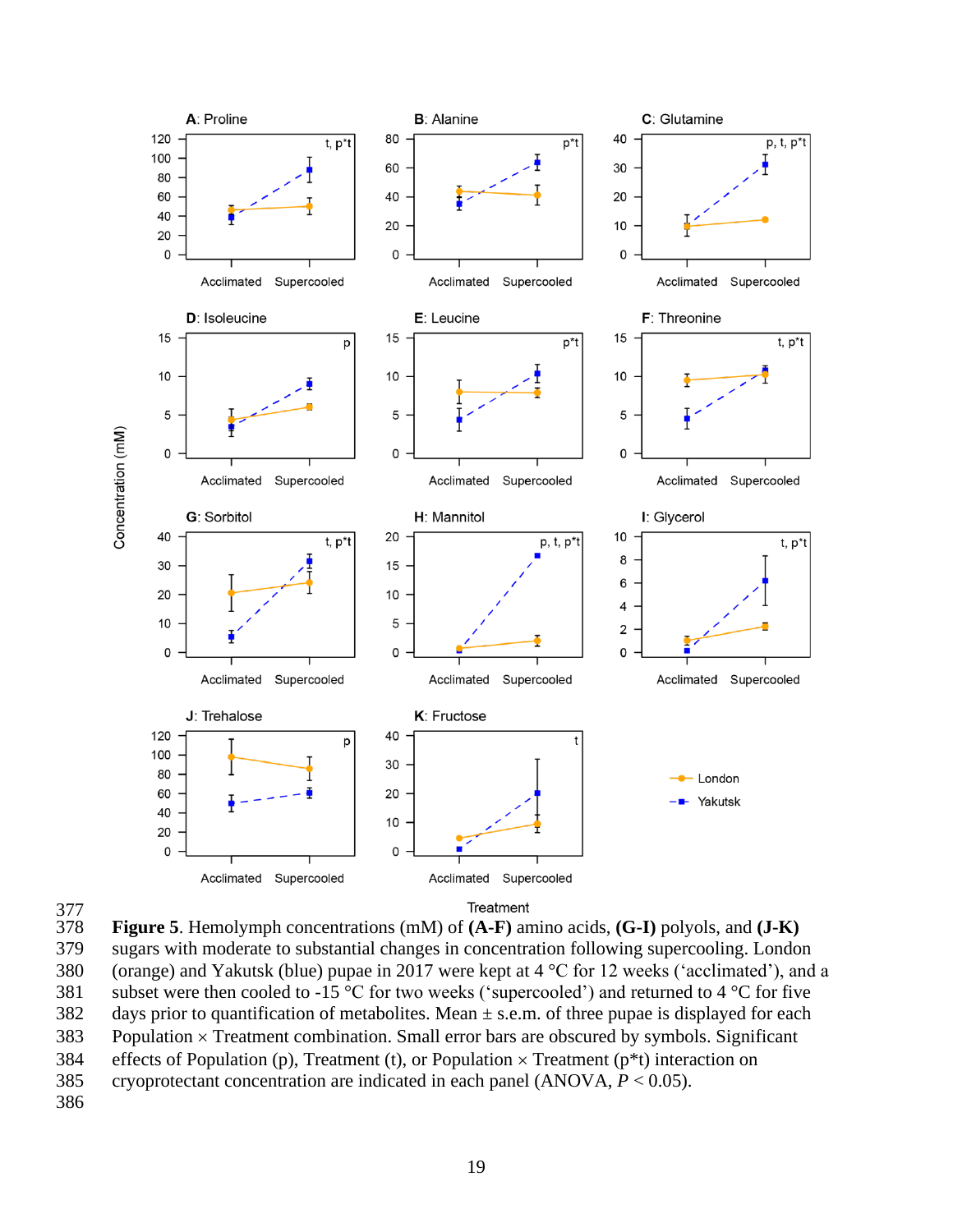#### **4. Discussion**

*4.1 The cold tolerance strategy of* Pieris rapae *varies with population, time, and acclimation*

 Overwintering *P. rapae* pupae can be either freeze tolerant or freeze avoidant. Pupae overwintering outdoors in Yakutsk, Russia in 2002-2003 were freeze tolerant (see also Li and Averenskii, 2007), whereas diapausing *P. rapae* from the milder climate of London, Canada were freeze avoidant (cf. Estonian populations; Sømme, 1982). Although field-collected Yakutsk pupae in 2002-2003 were freeze tolerant, Yakutsk pupae acclimated to laboratory conditions in 2014 and 2017 were freeze avoidant. It should be noted that we had low sample sizes for determining cold tolerance strategy; however, cold tolerance strategy is binary in cold-tolerant species (Sinclair et al. 2015). There was limited variability in survival results (e.g. all 2002-2003 Yakutsk pupae survived freezing, whereas no pupae survived freezing in 2014 or 2017), and we are therefore confident in these results. We propose two hypotheses for the shift we observed in cold tolerance strategy: 1) the *P. rapae* population in Yakutsk has lost its ability to become freeze-tolerant over time; or 2) the laboratory acclimation conditions we used in 2014 and 2017 were insufficient to induce freeze tolerance.

 There is precedent for hypothesis 1 (loss of freeze tolerance over time) in the beetles *D. canadensis* and *C. clavipes* (Kukal and Duman, 1989). Both of these species were freeze-tolerant when first studied, but individuals collected from the same location in subsequent years were freeze avoidant, apparently due to the loss of ice nucleating agents (Kukal and Duman, 1989). We saw a loss of freeze tolerance in *P. rapae* pupae collected from Yakutsk between 2002 and 408 2014, concurrent with winter warming: air temperatures were below -50  $\degree$ C in 2002-2003, but 409 rarely dropped below -40  $\degree$ C in 2014-2015 (en.climate.org). However, we cannot truly assess hypothesis 1 in this population because the freeze-tolerant pupae we collected in 2002-2003 were treated very differently (overwintered outdoors) from the freeze-avoidant pupae we studied in 2014 and 2017 (laboratory-acclimated to mild conditions).

 We favour hypothesis 2 (that we could not artificially induce freeze tolerance in Yakutsk pupae) because we expect that freeze avoidant pupae would not be able to suppress their SCP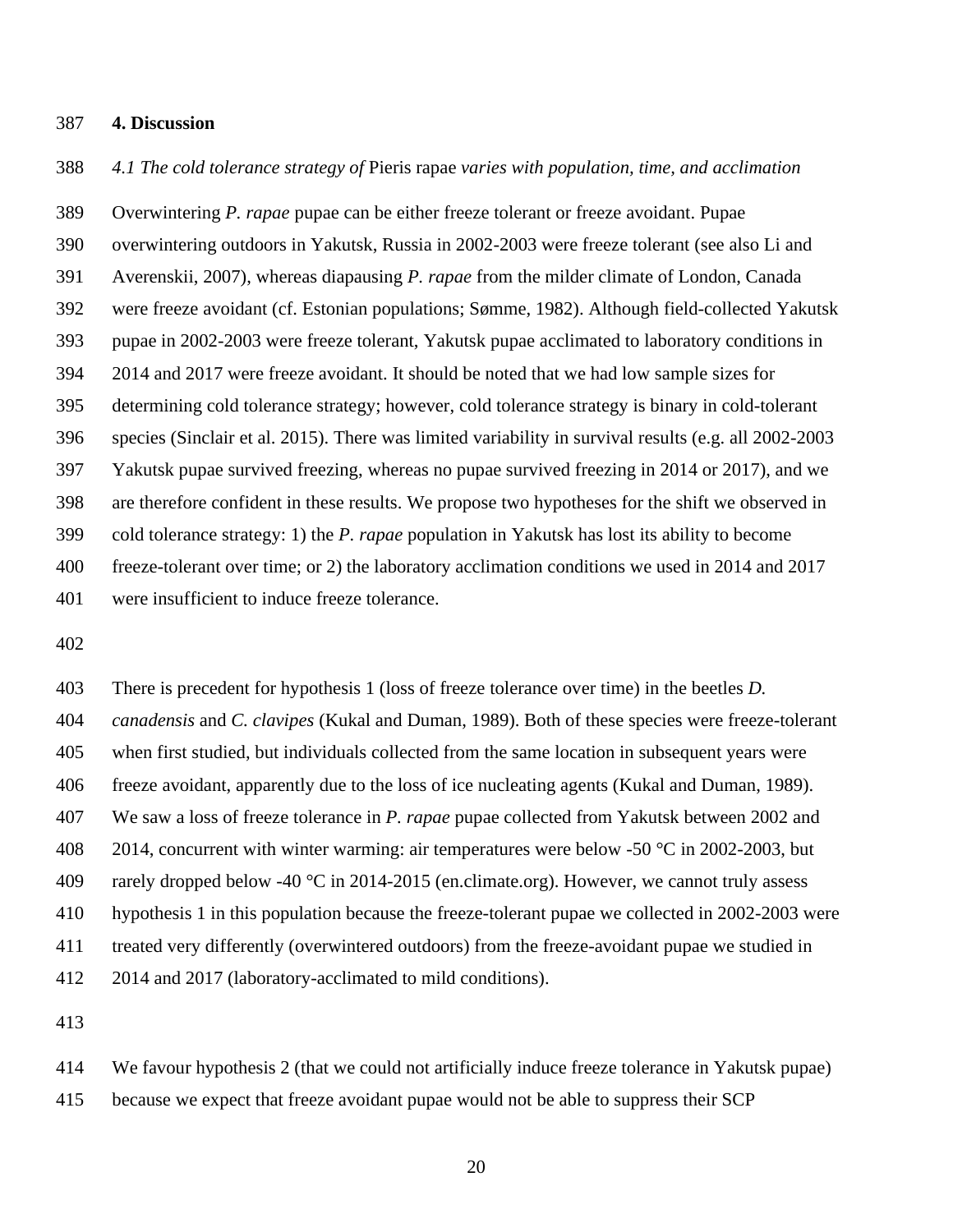sufficiently to remain unfrozen during a Yakutian winter. *Pieris rapae* pupae overwinter attached to the leaves and stems of Brassica plants (e.g. cabbage), and may be directly exposed to the winter air temperatures unless winter precipitation is substantial. Even though snow cover could 419 provide some insulation, winter air temperatures below -40 °C (en.climate-data.org) would likely making it very difficult for *P. rapae* to avoid internal ice formation (Ring, 1982). We therefore expect freeze tolerance to be a necessary cold adaptation mechanism for Yakutsk *P. rapae*, 422 similar to other overwintering insects in regions with extreme low temperatures (Li, 2016; Toxopeus and Sinclair, 2018). Conversely, freeze avoidance is likely sufficient for *P. rapae* to overwinter in milder climates. In London, minimum winter air temperatures are rarely below -24  $\degree$ °C, and there is significant buffering by snow cover (Marshall and Sinclair, 2012b), which means that *P. rapae* likely remain unfrozen (and alive) during winter.

 We suggest that the laboratory acclimation conditions in 2014 and 2017 lacked critical environmental cues that induce physiological changes required for freeze tolerance in Yakutsk *P. rapae*. For comparison, *G. veletis* requires a complex acclimation regime to induce freeze tolerance, including decreasing day length combined with decreasing fluctuating temperatures over six weeks (Toxopeus et al., 2019b). If either day length or temperature cues are missing, *G. veletis* does not become freeze tolerant (Toxopeus et al., 2019b). The autumn temperatures in Yakutsk are considerably lower and the days are much shorter than those in London, so our laboratory acclimations (e.g. Table 2) likely lacked the multiple cues required to induce freeze tolerance. Thus, although the *P. rapae* we collected in 2014 and 2017 were freeze-avoidant, we expect that *P. rapae* collected in Yakutsk and acclimated to laboratory conditions that closely mimic environmental temperature and photoperiod of autumn in Yakutsk will be freeze tolerant.

 *4.2 Yakutsk populations exhibit greater plasticity in cold tolerance physiology than London populations*

We observed little inter-population variation in whole organism cold tolerance metrics when *P.* 

*rapae* pupae were acclimated to laboratory conditions (4 °C for 12 weeks) in 2017. Both

Yakutsk and London populations were freeze avoidant, froze at similar temperatures (mean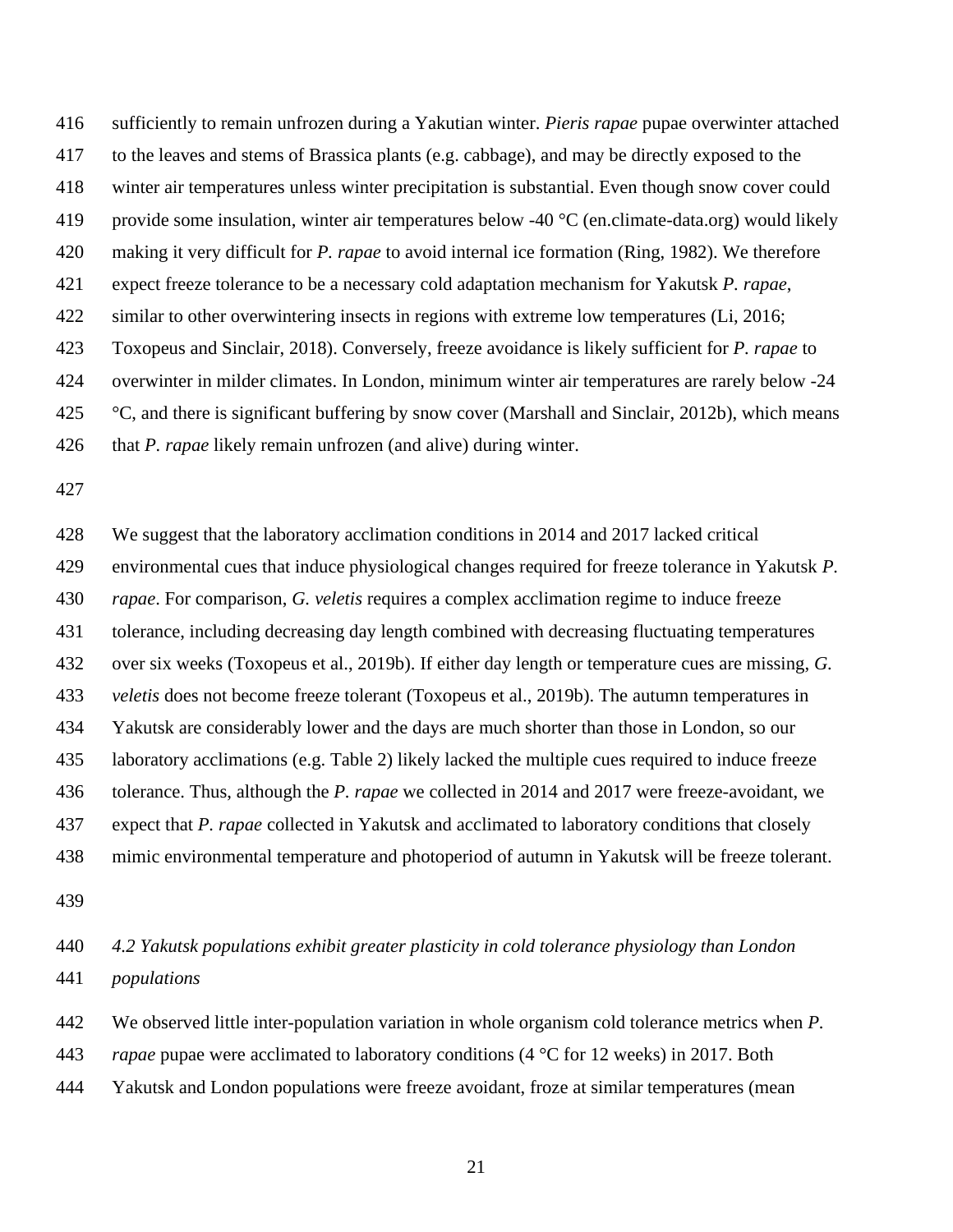445 SCPs of -20.8 °C and -24.4 °C, respectively), and all pupae tested were able to survive at -15 °C for two weeks. Unlike in *P. apterus* and *C. costata* (Rozsypal and Koštál, 2018; Shimada and Riihimaa, 1988), external nucleation of ice formation at a high sub-zero temperature did not 448 induce freeze tolerance. However, when we supercooled (2 weeks at  $-15 \degree C$ ) acclimated Yakutsk and London pupae (2017), we detected inter-population differences at the suborganismal level. We observed substantial plasticity in hemolymph composition (increased osmolality and metabolite concentrations) of Yakutsk *P. rapae* in response to supercooling, unlike their London counterparts. Although dehydration alone can increase hemolymph osmolality (e.g. Bennett et al., 2005), our metabolomics results suggest that Yakutsk pupae altered hemolymph osmolality through cryoprotectant synthesis. We did not see a uniform increase in metabolite concentrations (which we would expect with dehydration) in supercooled Yakutsk pupae: glycerol and mannitol increased by more than 30-fold, while proline concentrations merely doubled (Fig. 5), and serine and succinic acid concentrations decreased (see supplementary data). Synthesis of cryoprotective metabolites can underlie substantial increases in cold tolerance, both over short (e.g. < 6 h in *B. antarctica*) and long (e.g. 6 weeks in *G. veletis*) time scales, even when metabolic rates are suppressed (Lee et al., 2006; Michaud et al., 2008; Toxopeus et al., 2019a). This plasticity may also be important for switches in cold tolerance strategy; for example, *E. solidaginis* from low latitudes (29°N) depress their SCP (avoid freezing) in late autumn, but accumulate additional cryoprotectants (glycerol) and become freeze-tolerant in mid-winter (once environmental temperatures decrease below this SCP; Baust and Lee, 1981). Thus, although we were unable to compare freeze tolerance and freeze avoidance in a common-garden approach, our results suggest a role for plasticity in cold tolerance of the more cold-adapted (Yakutsk) population of *P. rapae*.

## *4.3 Mechanisms facilitating cold tolerance of* Pieris rapae

Similar to many insects, cold tolerance varied with development stage in *P. rapae*. Summer-

collected *P. rapae* larvae from Yakutsk (2016) were partially freeze-tolerant. Early autumn

472 temperatures in Yakutsk can drop below  $0^{\circ}$ C (en.climate-data.org), and larval partial freeze

tolerance may facilitate survival of sub-zero temperatures prior to pupation. Larvae decreased

their SCP in response to starvation, similar to freeze-avoidant insects that clear their gut to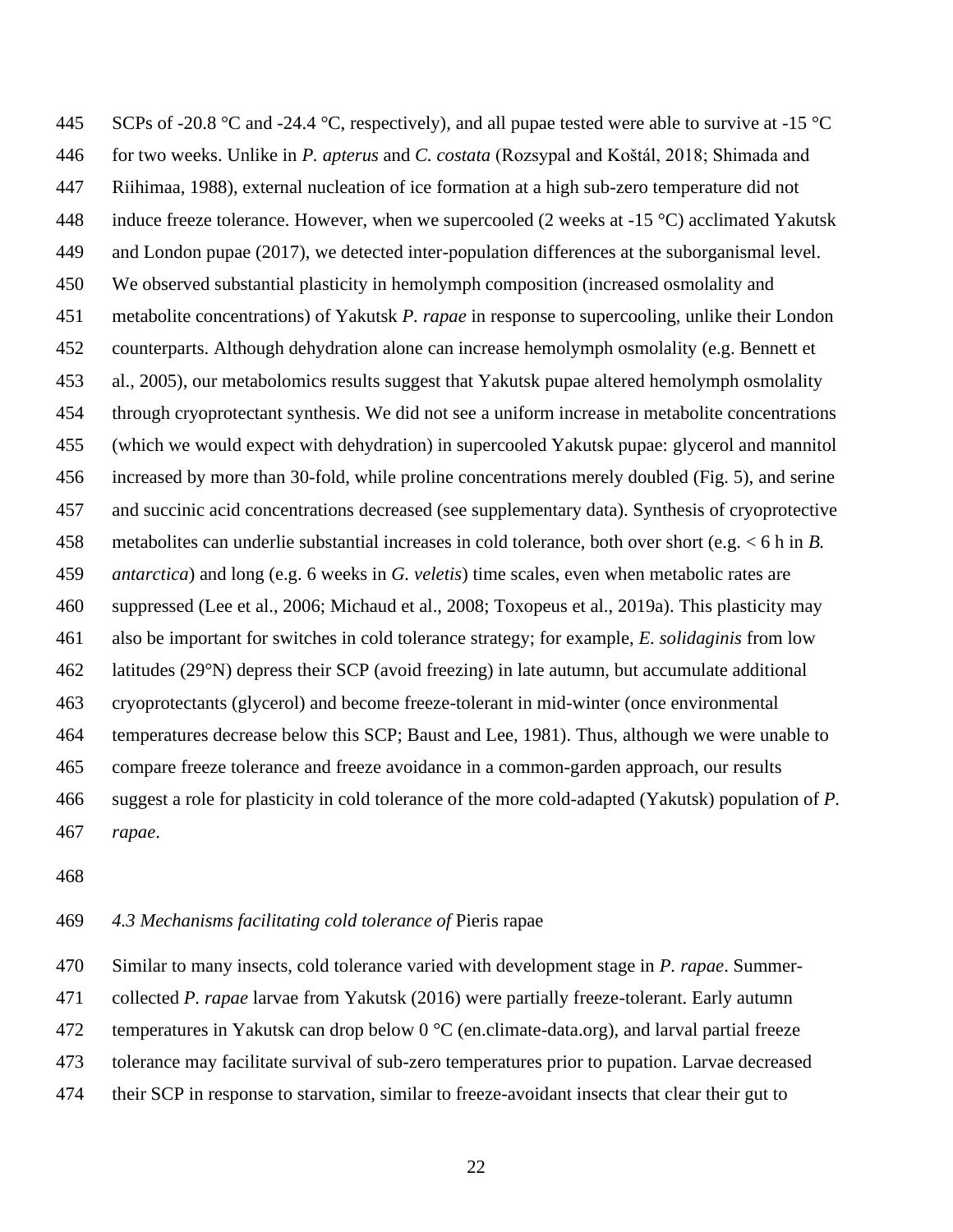remove exogenous ice nucleators (e.g. Olsen and Duman, 1997). Larval SCP also decreased following multiple freezing events, similar to repeatedly-frozen larvae of *Syrphus ribesii* (Brown et al., 2004). The mechanism underlying this response to repeated freezing is unknown, and we speculate that dehydration (loss of freezable water) or rapid cryoprotectant synthesis between freezing events could cause the SCP depression we observed over time. Cold tolerance increased with pupation and entry into diapause, as pupae became freeze-tolerant (2002-2003) or freeze- avoidant with low SCPs (2014, 2017). Diapause pupae had lower metabolic rates than non- diapause pupae, consistent with many insects (Hahn and Denlinger, 2011), likely facilitating overwintering survival by conserving energy reserves (Sinclair, 2015).

 In addition to developmental and metabolic changes, we identified biochemical changes that could facilitate *P. rapae* cold tolerance. Most cold-hardy insects accumulate low molecular weight cryoprotectants (Lee, 2010; Toxopeus and Sinclair, 2018), and even moderate (e.g. c. 20 mM) increases in concentrations of these low molecular weight metabolites can enhance cold tolerance, both in chill-susceptible (e.g. Koštál et al., 2012) and cold-tolerant species (e.g. Toxopeus et al., 2019a). Supercooled Yakutsk *P. rapae* pupae accumulated potential cryoprotectants similar to other freeze-tolerant insects, including c. 85 mM proline (cf. Koštál et al., 2011; Toxopeus et al., 2019a), c. 60 mM alanine (cf. Michaud et al., 2008), and c. 30 mM sorbitol (cf. Baust and Lee, 1981). Proline has a demonstrated *in vivo* role in insect freeze tolerance (Koštál et al., 2016; Toxopeus et al., 2019a), and its accumulation likely enhances cold tolerance in *P. rapae*. We measured hemolymph [trehalose] > 50 mM in both London and Yakutsk *P. rapae* pupae, within the range of concentrations seen in freeze-avoidant and freeze- tolerant species (Purać et al., 2016). This common cryoprotectant may facilitate cold tolerance in both *P. rapae* populations.

In addition to low molecular weight cryoprotectants, we investigated inter-population differences

in hemolymph ice-binding agents. Freeze-tolerant insects often produce hemolymph ice-

nucleating agents (INAs) that initiate ice formation at high sub-zero temperatures (Toxopeus and

Sinclair, 2018), as previously detected in lepidopterans from Yakutsk (Li, 2012). We did not see

the elevated SCPs indicative of hemolymph INAs in pupae from either London or Yakutsk in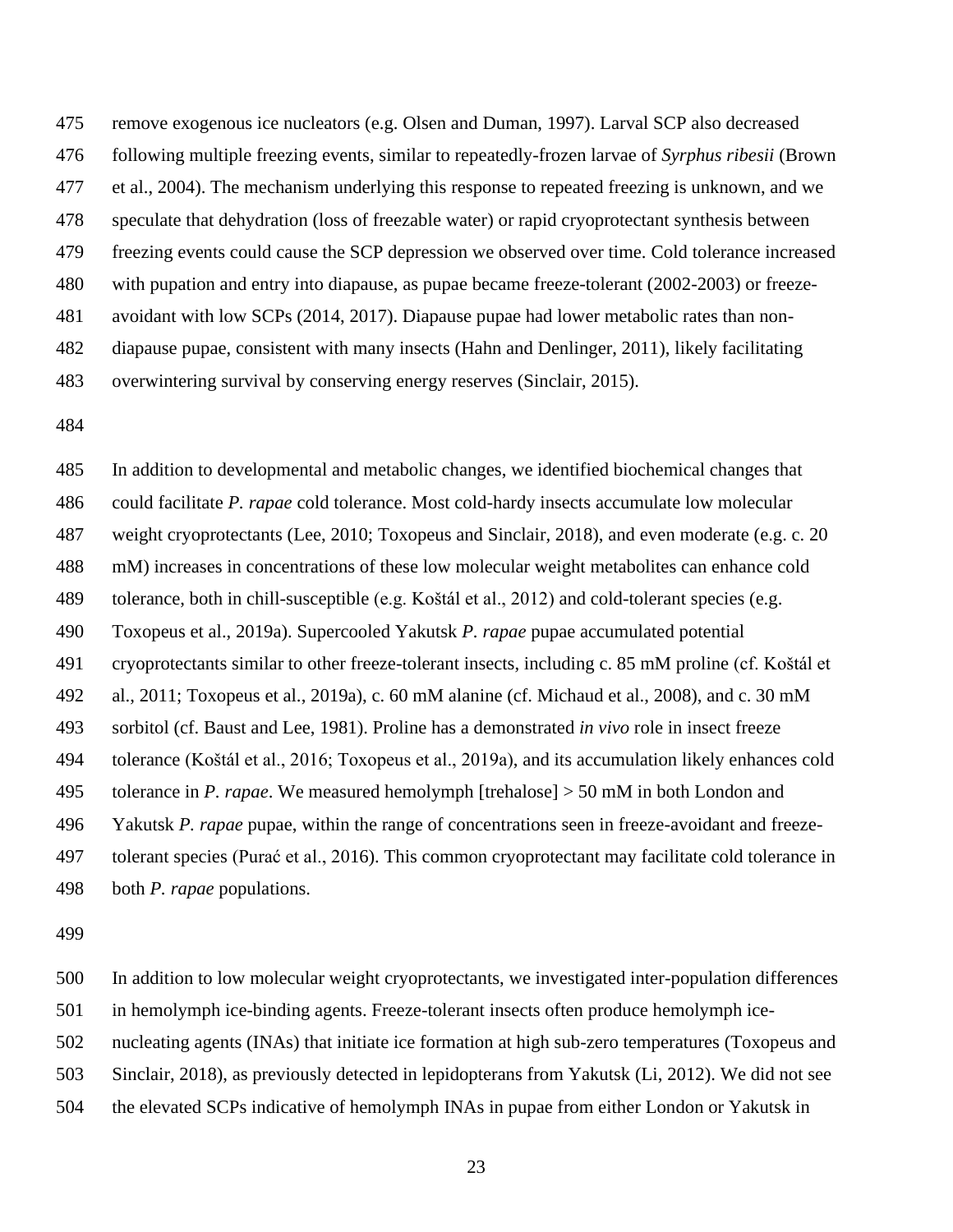2014 or 2017, and speculate that our acclimation conditions were not appropriate to induce INA

- accumulation (although we did not directly measure INA activity). However, we detected
- spicular or hexagonal ice crystals in most Yakutsk (but few London) hemolymph samples
- (2017), suggesting the presence of other ice-binding agents. All of the hemolymph samples we
- 509 tested had minimal thermal hysteresis ( $< 0.05 °C$ ), suggesting that these ice-binding agents are
- not antifreeze proteins that impart thermal hysteresis. For example, ice-binding proteins in the
- Antarctic nematode *Panagrolaimus davidi* do not exhibit thermal hysteresis, but can still modify
- ice growth by inhibited recrystallization (Wharton et al., 2005). Further studies may reveal a role
- for these ice-binding agents in extremely cold-tolerant populations of *P. rapae*.
- 

## **5. Conclusions**

 We demonstrated that *P. rapae* can be freeze-avoidant, freeze-tolerant, or partially freeze- tolerant, and that cold tolerance strategy varies with developmental stage, population and acclimation. Notably laboratory acclimations failed to induce freeze tolerance in diapause pupae from Yakutsk (Russia), a population that is historically freeze-tolerant when overwintering in natural conditions. Cold tolerance was surprisingly invariable among populations when we acclimated pupae from Yakutsk (extreme winters) and London, Canada (mild winters) to common-garden conditions. However, exposure to subzero temperatures induced plastic responses (e.g. increased cryoprotectant concentrations) in Yakutsk, but not London, pupae. We suggest that this plasticity is important for increasing cold tolerance in populations of *P. rapae*  that survive extreme winters (i.e. in Yakutsk).

## **Abbreviations**

- ANCOVA, analysis of covariance
- ANOVA, analysis of variance
- CTS, cold tolerance strategy
- GC-FID, gas chromatography-flame ionization detection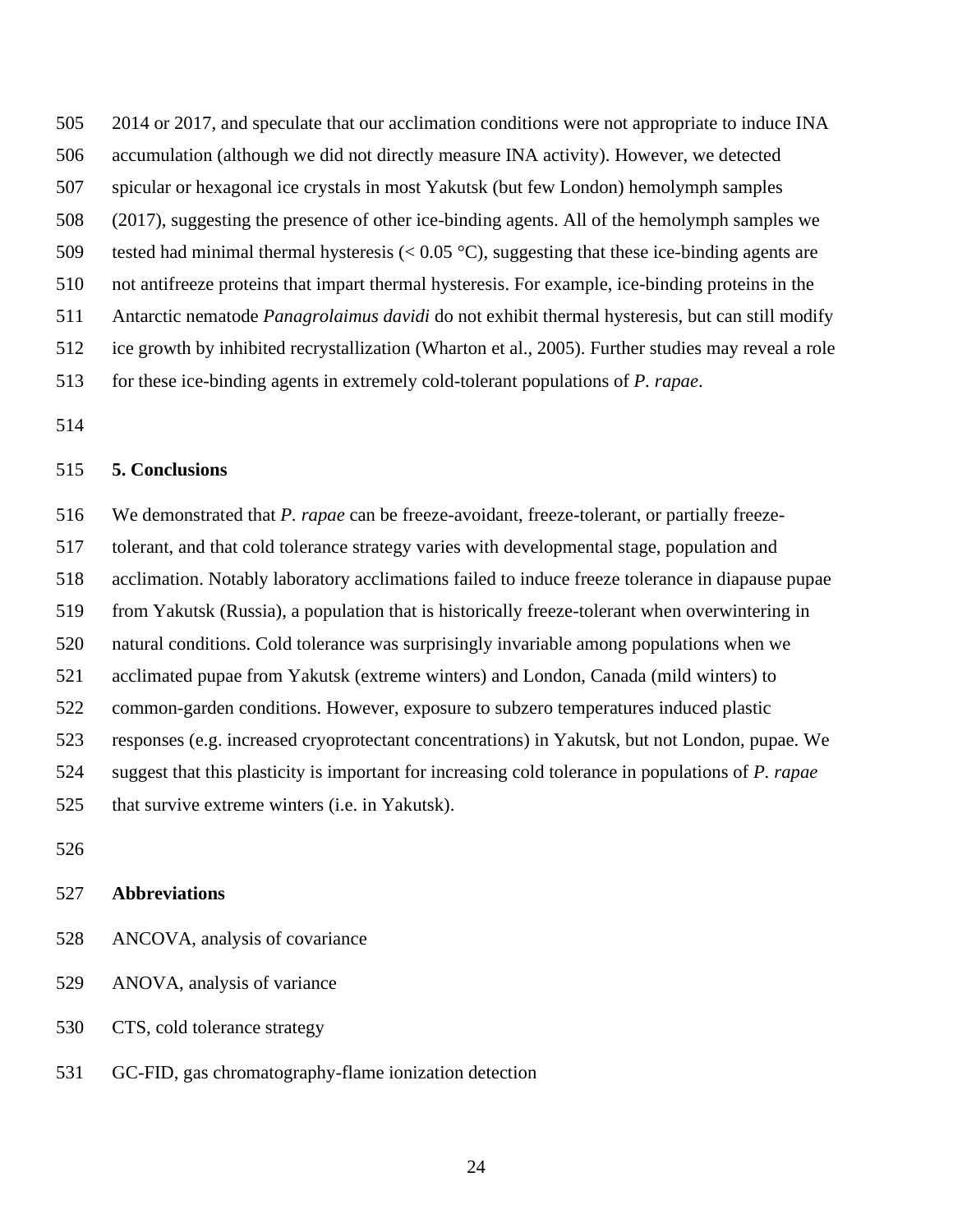| 532 | GC-MS, gas chromatography-mass spectrometry                                                  |
|-----|----------------------------------------------------------------------------------------------|
| 533 | INA, Ice-nucleating agent                                                                    |
| 534 | LC-MS, liquid chromatography-mass spectrometry                                               |
| 535 | PC, principal component                                                                      |
| 536 | PCA, principal component analaysis                                                           |
| 537 | SCP, supercooling point                                                                      |
| 538 | $VCO2$ , rate of carbon dioxide emission                                                     |
| 539 |                                                                                              |
| 540 | <b>Acknowledgements</b>                                                                      |
| 541 | The authors would like to thank Gregory Em and Osereiman Akioyamen for help with P. rapae    |
| 542 | collection and rearing, Vladimír Koštál and the Laboratory of Analytical Biochemistry at the |
| 543 | Czech Academy of Sciences for assistance with processing and analyzing the metabolomics      |
| 544 | samples.                                                                                     |
| 545 |                                                                                              |
| 546 | <b>Declaration of interest</b>                                                               |
| 547 | None. The authors have no competing interests to declare.                                    |
| 548 |                                                                                              |
| 549 | <b>Funding</b>                                                                               |
| 550 | This work was funded by an INTERACT Transnational Access grant to NGL, JGS and BJS,          |
| 551 | Sakha Government Grant to promote innovations to NGL, a Natural Sciences and Engineering     |
| 552 | Research Council of Canada (NSERC) Discovery Grant funding to BJS, and an NSERC Canada       |
| 553 | Graduate Scholarship and a Company of Biologists Travelling Fellowship to JT.                |
| 554 |                                                                                              |

**Data availability**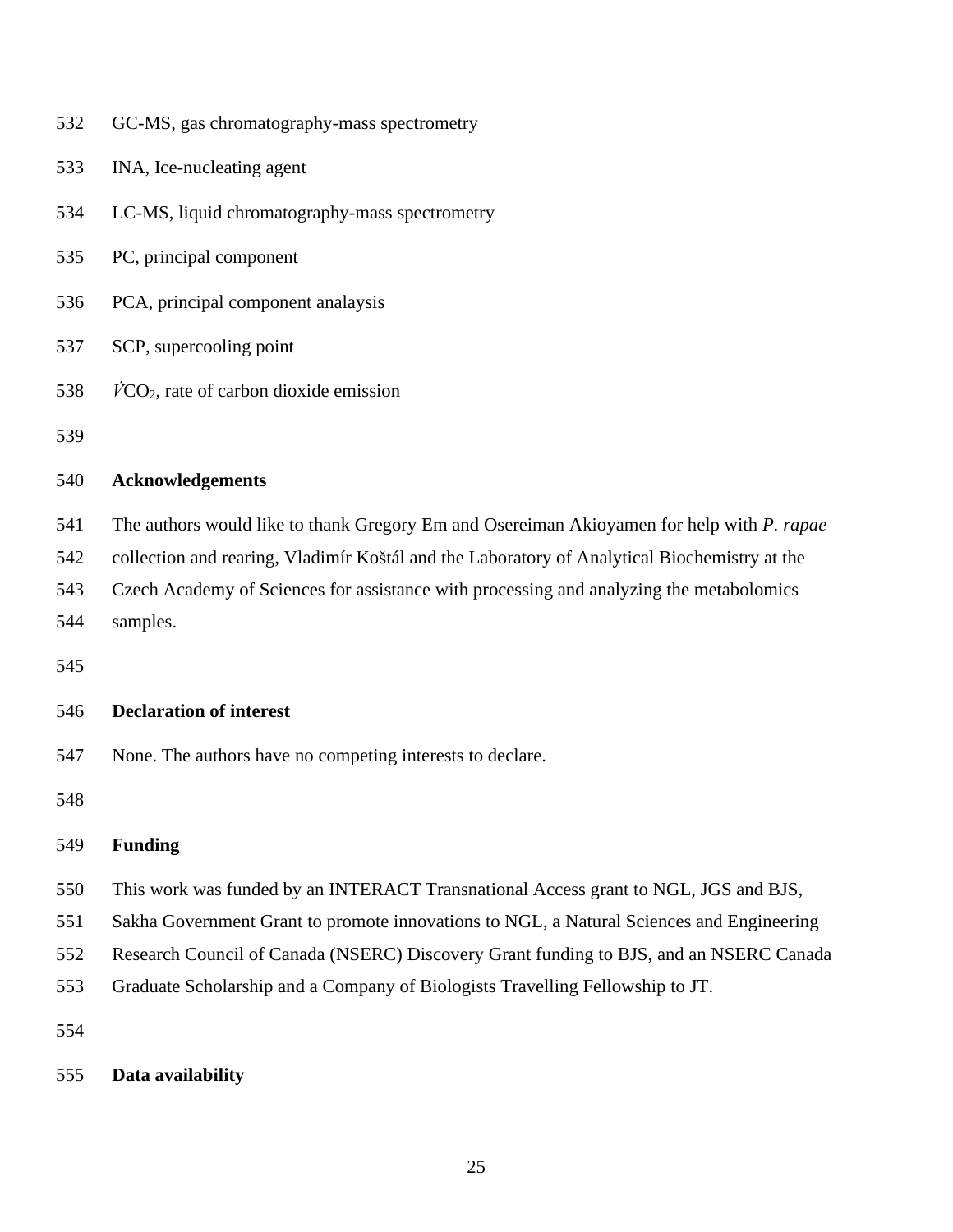All data collected in this study are available in the supplementary data files.

## **References**

 Addo-Bediako, A., Chown, S.L., Gaston, K.J., 2000. Thermal tolerance, climatic variability and latitude. Proc. R. Soc. B. 267, 739-745. Baust, J.G., Lee, R.E., 1981. Divergent mechanisms of frost-hardiness in two populations of the gall fly, *Eurosta solidaginsis*. J. Insect Physiol. 27, 485-490. Brown, C.L., Bale, J.S., Walters, K.F.A., 2004. Freezing induces a loss of freeze tolerance in an overwintering insect. Proc. R. Soc. B 271, 1507-1511. Clarke, A., 2017. Principles of Thermal Ecology: Temperature, Energy and Life. Oxford University Press, New York. Crosthwaite, J.C., Sobek, S., Lyons, D.B., Bernards, M.A., Sinclair, B.J., 2011. The overwintering physiology of the emerald ash borer, *Agrilus planipennis* Fairmaire (Coleoptera: Buprestidae). J. Insect Physiol. 57, 166-173. Bennett, V.A., Sformo, T., Walters, K., Toien, O., Jeannet, K., Hochstrasser, R., Pan, Q., Serianni, A.S., Barnes, B.M., Duman, J.G., 2005. Comparative overwintering physiology of Alaska and Indiana populations of the beetle *Cucujus clavipes* (Fabricus): roles of antifreeze proteins, polyols, dehydration and diapause. J. Exp. Biol. 208, 4467-4477. Hahn, D.A., Denlinger, D.L., 2011. Energetics of insect diapause. Annu. Rev. Entomol. 56, 103-121. Jensen, D., Overgaard, J., Sørensen, J.G., 2007. The influence of developmental stage on cold shock resistance and ability to cold-harden in *Drosophila melanogaster*. J. Insect Physiol. 53, 179-186. Koštál, V., Korbelová, J., Poupardin, R., Moos, M., Šimek, P., 2016. Arginine and proline applied as food additives stimulate high freeze tolerance in larvae of *Drosophila melanogaster*. J. Exp. Biol. 219, 2358-2367. Koštál, V., Šimek, P., Zahradníčková, H., Cimlová, J., Štětina, T., 2012. Conversion of the chill susceptible fruit fly larva (*Drosophila melanogaster*) to a freeze tolerant organism. Proc. Natl. Acad. Sci. U. S. A. 109, 3270-3274. Koštál, V., Zahradníčková, H., Šimek, P., 2011. Hyperprolinemic larvae of the drosophilid fly, *Chymomyza costata*, survive cryopreservation in liquid nitrogen. Proc. Natl. Acad. Sci. U. S. A. 108, 13041-13046. Kukal, O., Duman, J.G., 1989. Switch in the overwintering strategy of two insect species and latitudinal differences in cold hardiness. Can. J. Zool. 67, 825-827. Lee, R.E., 2010. A primer on insect cold-tolerance. In: Denlinger, D.L., Lee, R.E. (Eds.), Low Temperature Biology of Insects. Cambridge University Press, New York, 3-34. Lee, R.E., Elnitsky, M.A., Rinehart, J.P., Hayward, S.A.L., Sandro, L.H., Denlinger, D.L., 2006. Rapid cold-hardening increases the freezing tolerance of the Antarctic midge *Belgica antarctica*. J. Exp. Biol. 209, 399-406.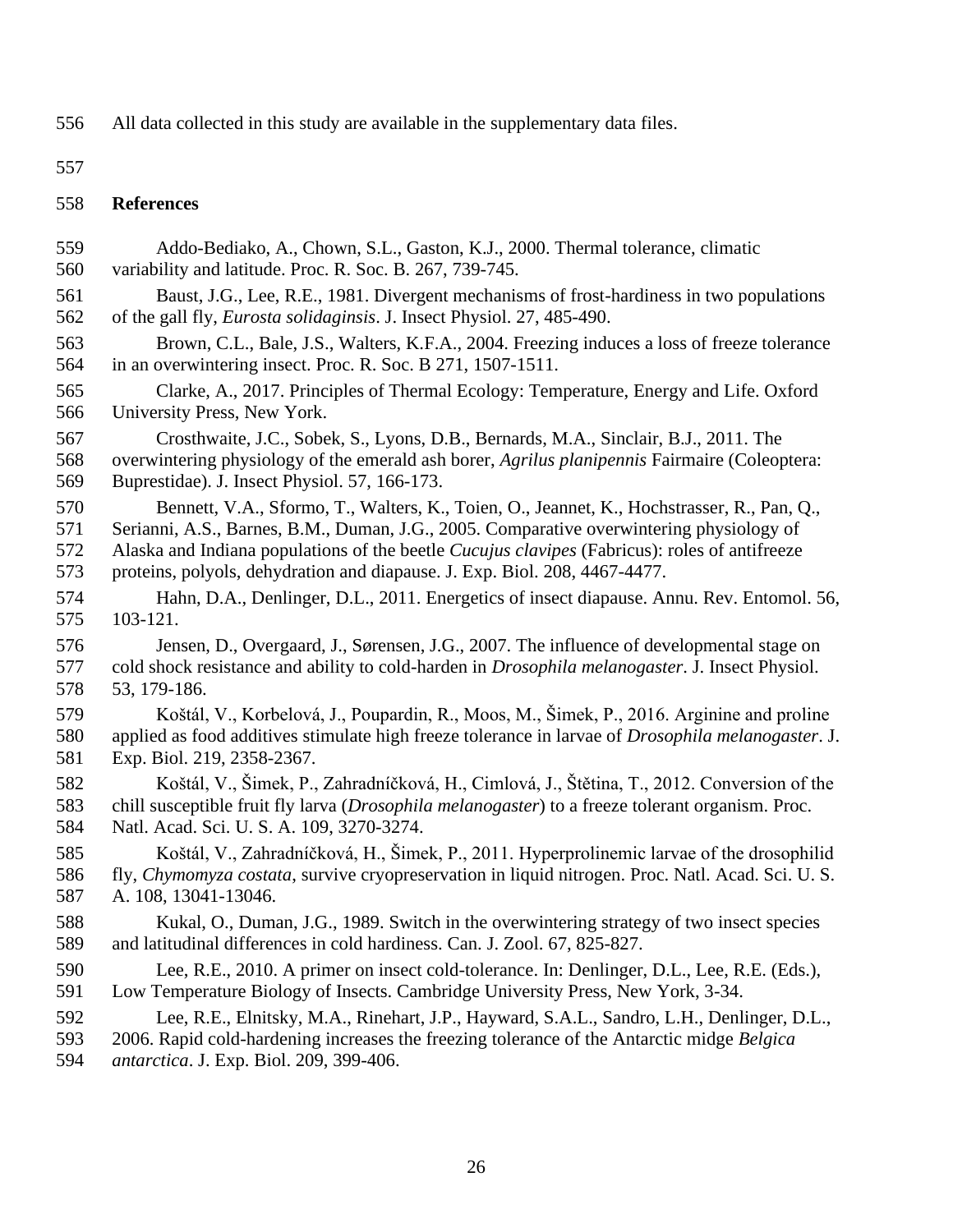Li, N.G. 2012. Relationships between cold hardiness, and ice nucleating activity, glycerol and protein contents in the hemolymph of caterpillars, *Aporia crataegi* L. Cryo-Lett. 33, 134- 142. Li, N.G., 2016. Strong tolerance to freezing is a major survival strategy in insects inhabiting central Yakutia (Sakha Republic, Russia), the coldest region on earth. Cryobiology 73, 221-225. Li, N.G., Averenskii, A.I., 2007. Cold adaptation in insects of Central Yakutia. Biophysics 52, 436-439. Li, N.G., Osakovskii, V.L., 2008. On the flexibility of adaptation processes in cold-hardy insects. Biol. Bull. 35, 394-397. Lighton, J.R.B., 2018. Measuring Metabolic Rates: A Manual for Scientists. Oxford University Press, New York. Marshall, K.E., Sinclair, B.J., 2018. Repeated freezing induces a trade-off between cryoprotection and egg production in the goldenrod gall fly, *Eurosta solidaginis*. J. Exp. Biol. 221, jeb177956. Marshall, K.E., Sinclair, B.J., 2012a.The impacts of repeated cold exposure on insects. J. Exp. Biol. 2015, 1607-1613. Marshall, K.E., Sinclair, B.J., 2012b. Threshold temperatures mediate the impact of reduced snow cover on overwintering freeze-tolerant caterpillars. Naturwissenschaften 99, 33- 41. Michaud, M.R., Benoit, J.B., Lopez-Martinez, G., Elnitsky, M.A., Lee, R.E., Denlinger, D.L., 2008. Metabolomics reveals unique and shared metabolic changes in response to heat shock, freezing and desiccation in the Antarctic midge, *Belgica antarctica*. J. Insect Physiol. 54, 645-655. Mitchell, K.A., Sgrò, C.M., Hoffmann, A.A., 2011. Phenotypic plasticity in upper thermal limits is weakly related to *Drosophila* species distributions. Funct. Ecol. 25, 661-670. Olsen, T.M., Duman, J.G., 1997. Maintenance of the supercooled state in the gut fluid of overwintering pyrochroid beetle larvae, *Dendroides canadensis*: role of ice nucleators and antifreeze proteins. J. Comp. Physiol. B. 167, 114-122. Purać, J., Kojić, D., Petri, E., Popović, Ž.D., Grubor-Lajšić, G., Blagojević, D.P., 2016. Cold adaptation responses in insects and other arthropods: an "omics" approach. In: Raman, C., Goldsmith, M.R., Agunbiade, T.A. (Eds.), Short Views on Insect Genomics and Proteomics. Springer, New York, 89-112. R Core Team, 2019. R: A Language and Environment for Statistical Computing. R Foundation for Statistical Computing, Vienna, Austria, http://www.R-project.org. Richards, O.W., 1940. The biology of the small white butterfly (*Pieris rapae*), with special reference to the factors controlling its abundance. J. Anim. Ecol. 9, 243-288. Ring, R.A., 1982. Freezing-tolerant insects with low supercooling points. Comp. Biochem. Physiol. A. 73, 605-612. Rozsypal, J., Koštál, V., 2018. Supercooling and freezing as eco-physiological alternatives rather than mutually exclusive strategies: A case study in *Pyrrhocoris apterus*. J. Insect Physiol. 111, 53-62.